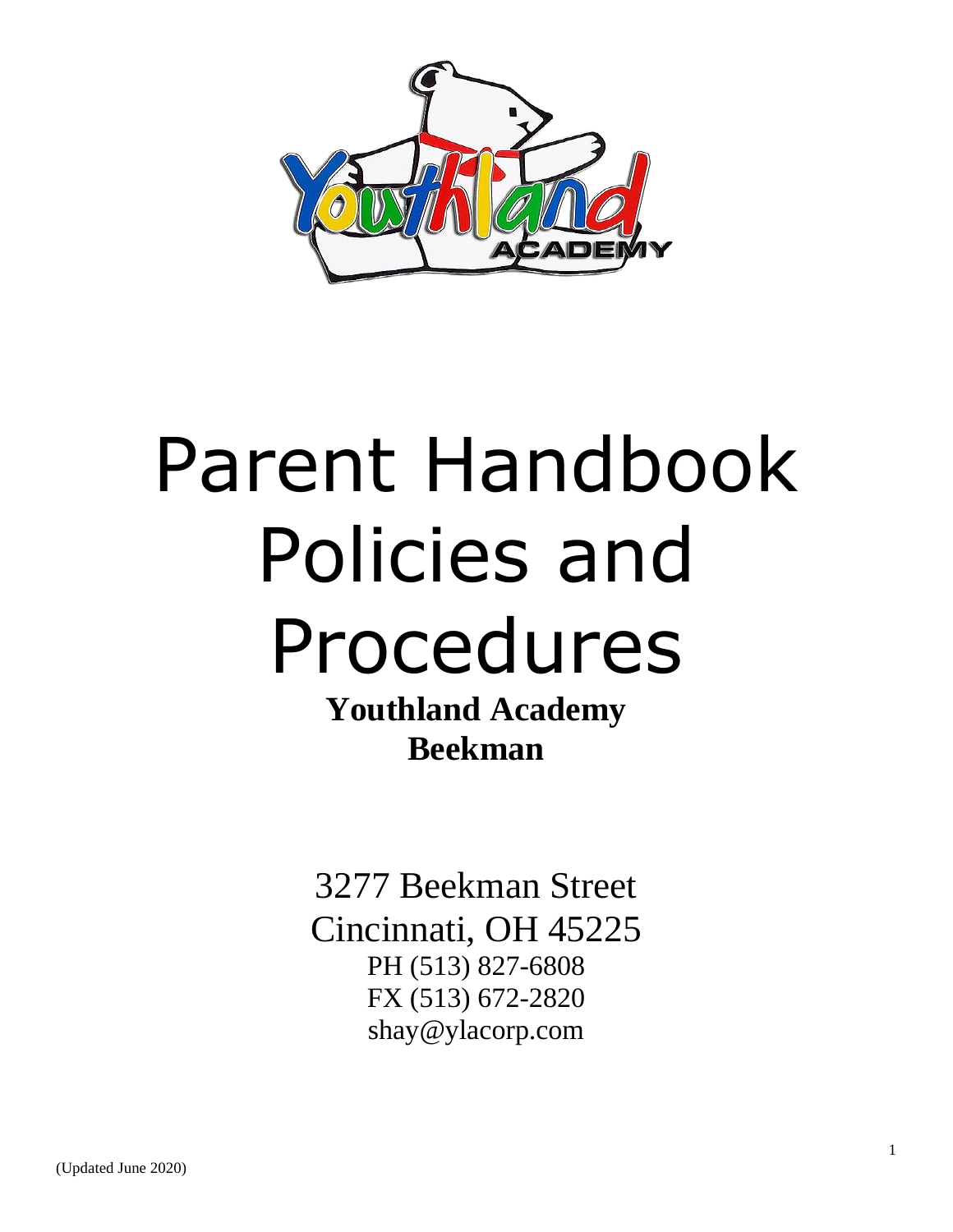# **CACFP NONDISCRIMINATION STATEMENT/POSTERS**

All sponsors need to make sure the following statement is included in their parent handbook if the text refers to the Child and Adult Care Food Program (CACFP), any other Child Nutrition Program, or USDA by name or if information is included regarding any of the meals/snacks for which reimbursement is received. This statement is to be also included, in full, on all materials that contain the aforementioned programs names or meal references and are produced for public information, public education, or public distribution.

#### **FULL STATEMENT:**

"In accordance with Federal Law and U.S. Department of Agriculture policy, this institution is prohibited from discriminating on the basis of race, color, national origin, sex, age, or disability. To file a complaint of discrimination, write USDA, Director, Office of Civil Rights, Room 326- W, Whitten Building, 1400 Independence Avenue, SW, Washington, D.C. 20250-9410 or call (202) 720-5964 (voice and TDD). USDA is an equal opportunity provider and employer".

If the material is too small to permit the full statement to be included (such as flyers or brochures) the material will at a minimum include the statement, in print size no smaller than the text.

## **CONDENSED STATEMENT:**

"This institution is an equal opportunity provider".

## **"AND JUSTICE FOR ALL" POSTER OR DECAL:**

Sponsors are to prominently display in a public place the "And Justice for All" USDA poster of decal at each site and at the agency office if at a different location. If posters and/or decals are needed in other languages appropriate to the local population, please contact the state agency.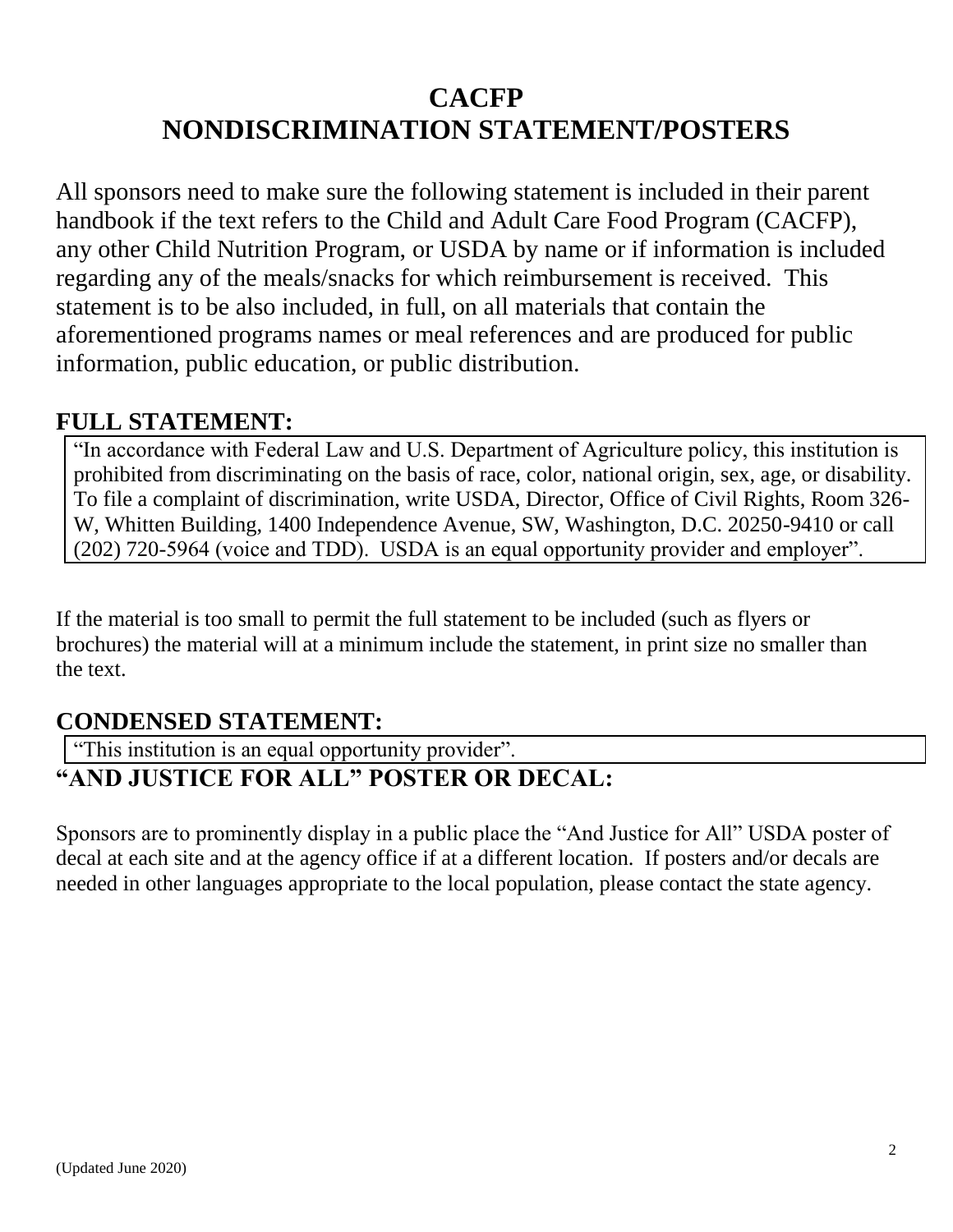# **… AND JUSTICE FOR ALL**

This facility is operated in accordance with U.S. Department of Agriculture policy which does not permit discrimination because of race, color, sex, age, handicap, or national origin. More information may be obtained here or from the Office of Equal Opportunity, USDA, Washington, D.C. 20250.

Any person who believes he or she has been discriminated against in any USDA-related activity should write immediately to the Secretary of Agriculture, Washington, D.C. 20250.

Secretary of Agriculture

Pursuant to Title VI of Civil Rights Act of 1964 42 USC 2CCCd and CPR Part 15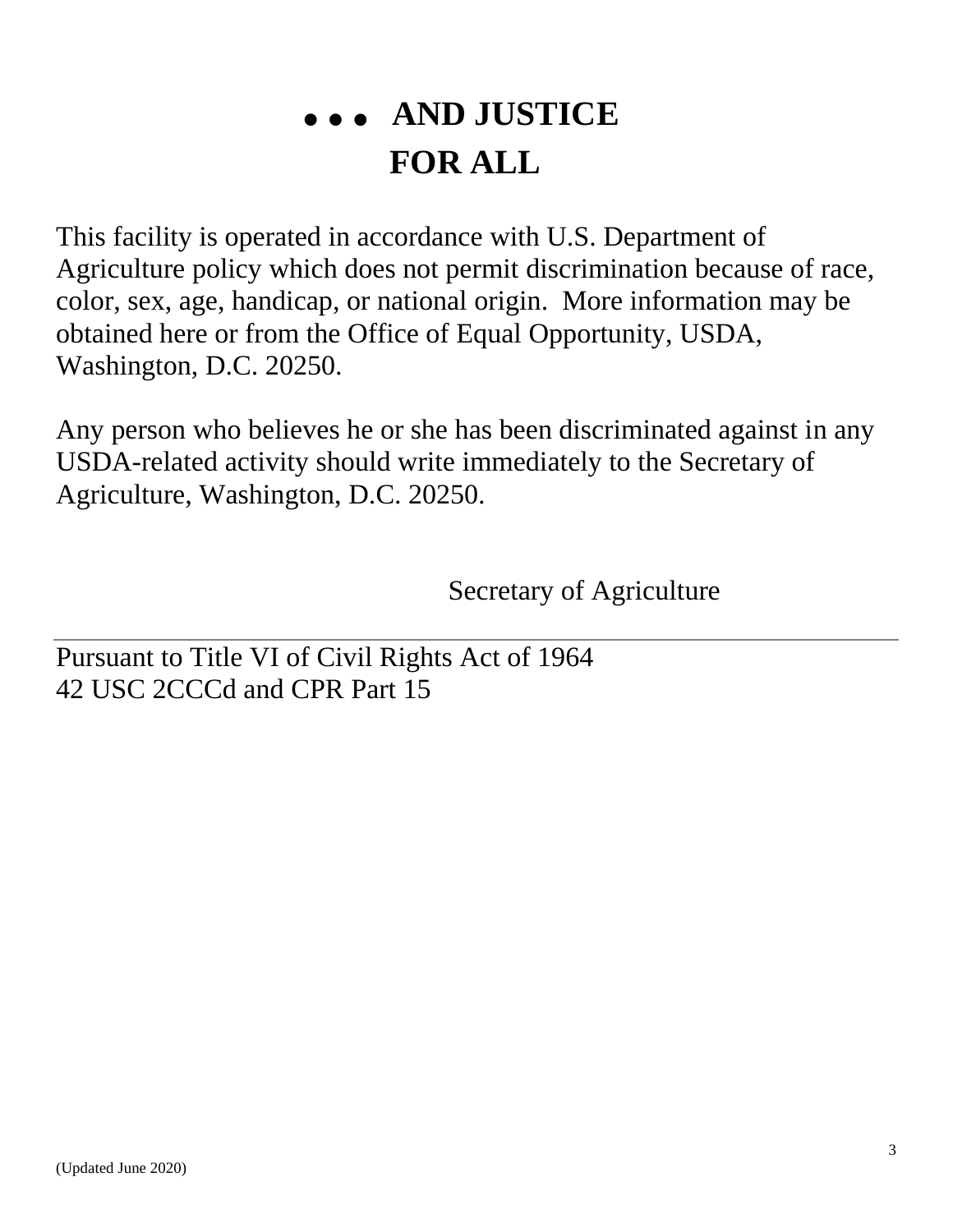#### Ohio Department of Job and Family Services **CENTER PARENT INFORMATION REQUIRED BY OHIO ADMINISTRATIVE CODE**

The facility is licensed to operate legally by the Ohio Department of Job and Family Services. This license is posted in a conspicuous place for review.

A toll-free telephone number is listed on the facility's license and may be used to report a suspected violation of the licensing law or administrative rules. The licensing law and rules governing child care are available for review at the facility upon request.

The administrator and each employee of the facility is required, under Section 2151.421 of the Ohio Revised Code, to report their suspicions of child abuse or child neglect to the local public children's services agency.

Any parent, custodian, or guardian of a child enrolled in the facility shall be permitted unlimited access to the facility during all hours of operation for the purpose of contacting their children, evaluating the care provided by the facility or evaluating the premises. Upon entering the premises, the parent, or guardian shall notify the Administrator of his/her presence.

Contact information for parents/guardians of the children attending the facility is available upon request. This information will not include the name, telephone number or email of any parent/guardian who requests that his/her name, telephone number or email not be included.

Recent licensing inspection reports and any substantiated complaint investigation reports for the past two years are posted in a conspicuous place in the facility for review.

The licensing record, including licensing inspection reports, complaint investigation reports, and evaluation forms from the building and fire departments, is available for review upon written request from the Ohio Department of Job and Family Services. The center's licensing inspection reports for the past two years are also available for review on the Child Care in Ohio website. The website is: http://jfs.ohio.gov/cdc/childcare.stm.

It is unlawful for the facility to discriminate in the enrollment of children upon the basis of race, color, religion, sex or national origin or disability in violation of the Americans with Disabilities Act of 1990, 104 Stat. 32, 42 U.S.C. 12101 et seq.

This information must be given in writing to all parents, guardians and employees as required in 5101: 2-12-30 of the Ohio Administrative Code.

JFS 01237 (Rev. 9/2011)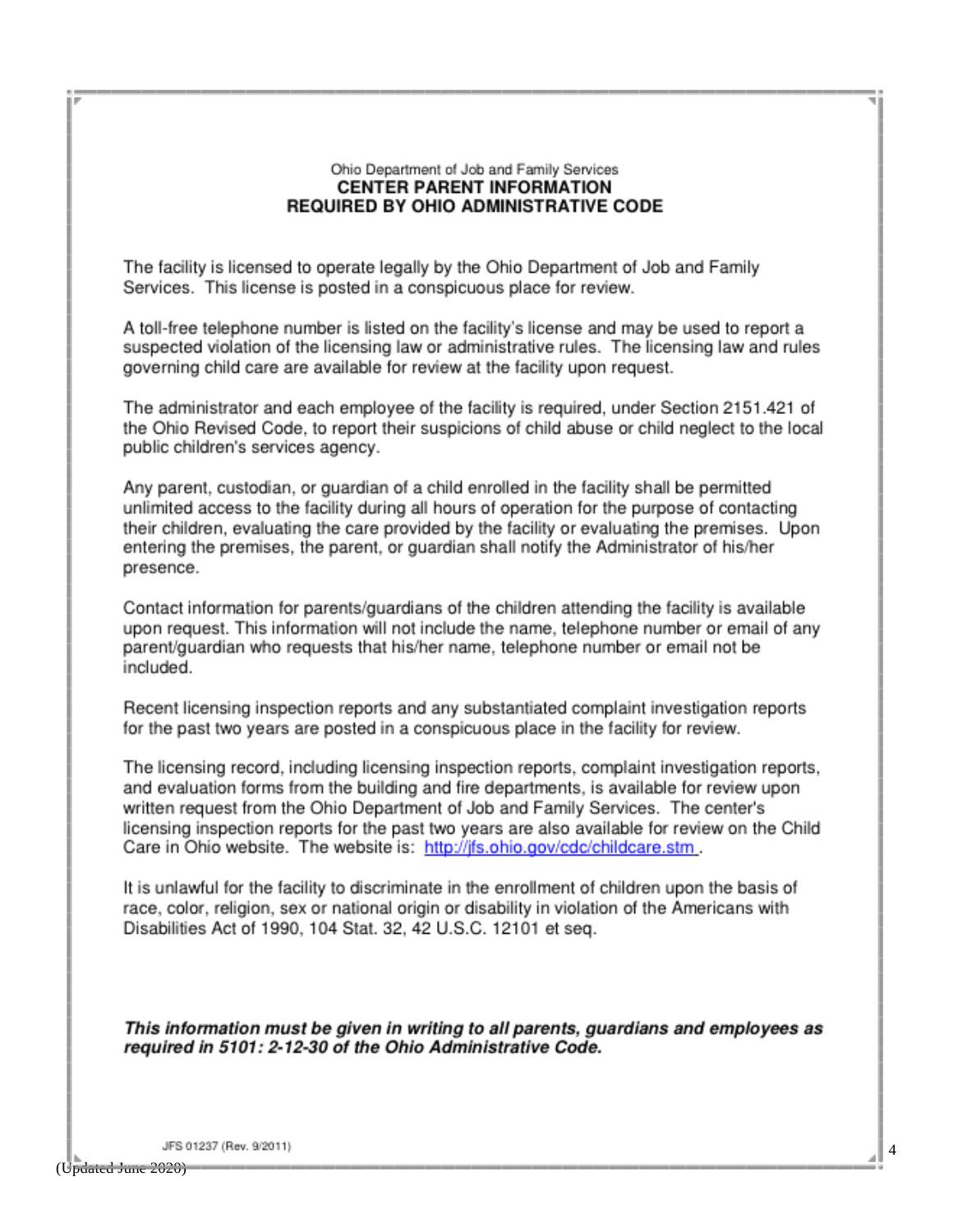# **WELCOME TO YOUTHLAND ACADEMY CHILD CARE CENTER!**

Welcome to Youthland Academy - Beekman. The Academy is designed to enhance your child's day through social, educational, and emotional stimulation. Our staff is committed to meet each individual child's needs in a loving nurturing manner.

This Handbook is designed to familiarize you with our policies and procedures, as well as to open the doors of constant communication and understanding concerning your child's growth and development.

Please review the policies outlined here, and feel free to direct any questions and/or comments to our Academy Director.

|                                                                                                                                                     | to Youthland Academy.     |
|-----------------------------------------------------------------------------------------------------------------------------------------------------|---------------------------|
|                                                                                                                                                     |                           |
|                                                                                                                                                     |                           |
|                                                                                                                                                     |                           |
|                                                                                                                                                     |                           |
|                                                                                                                                                     |                           |
| <b>Shay Clark &amp; Lauren DeFrain</b>                                                                                                              |                           |
| Tonya Mitchell                                                                                                                                      |                           |
| <b>Youthland Academy - Beekman</b><br>3277 Beekman Street<br>Cincinnati, OH 45225<br>Phone (513) 827-6808<br>Fax (513) 672-2820<br>shay@ylacorp.com |                           |
|                                                                                                                                                     | We are pleased to welcome |

Youthland Academy Childcare Centers are licensed for operation for the care of infants, toddlers, pre-schoolers, and school-age children. Youthland Academy Childcare Centers do not discriminate upon the basis of race, color, religion, sex, or national origin.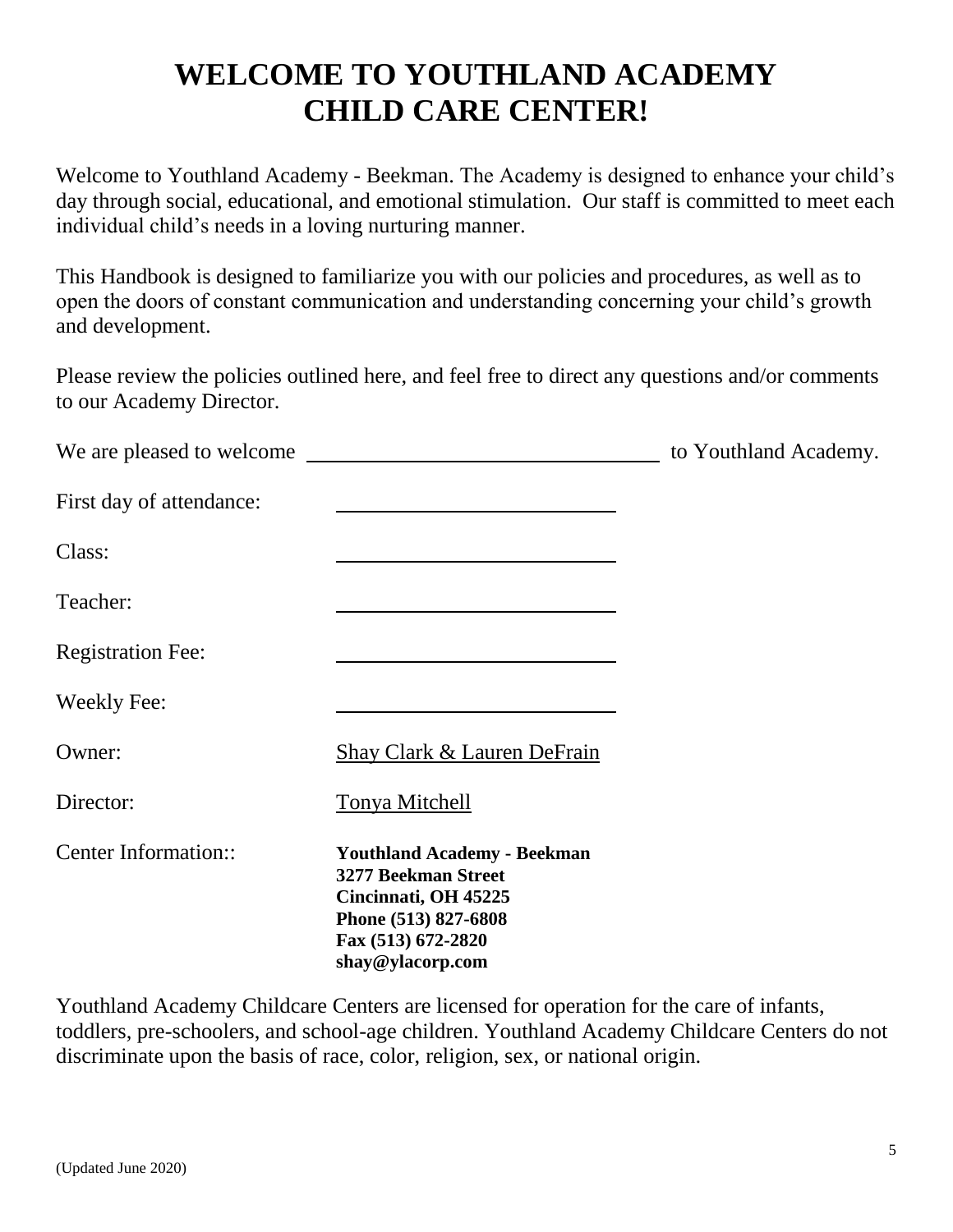#### **FRANCHISE LOCATIONS:**

**Colerain Newtown Norwood 2941 W. Galbraith Rd. 7397 Main Street 4600 Smith Road Cincinnati, OH 45239 Newtown, OH 45244 Cincinnati, OH 45212 (513) 522-3075 (513) 271-7110 (513) 631-2761**

**Milford Price Hill West Carrollton 55 West Techne Center Dr., ste 100 4500 Glenway Ave. 303 Fame Road Milford, OH 45150 Cincinnati, OH 45205 West Carrollton, OH 45449 (513) 831-5437 (513) 248-2210 (937) 859-5437**

**Cheviot (Corporate) Sharonville**

**Cheviot Middletown 4190 Harrison Avenue 4435 Marie Drive (513) 481-5118 (513) 217-5444**

**Fort Wright Blue Ash 115 Kennedy Road 9280 Plainfield Road Fort Wright, KY 41011 Cincinnati, OH 45236 (859) 426-1500 (513) 984-9079**

**Dayton Pleasant Ridge Loveland Dayton, Ohio 45406 Cincinnati, OH 45213 Loveland, OH 45140 [937-535-5437](tel:937-535-5437) (513) 351-9888 (513) 583-1181**

**4190 Harrison Ave 2479 Crowne Point Drive Cincinnati, OH 45211 Cincinnati, OH 45241**

**Cincinnati, OH 45211 Middletown, OH 45042**

**2350 Catalpa Drive 6142 Montgomery Rd. 10632 Loveland Madeira R**

#### **YOUTHLAND ACADEMY PHILOSOPHY**

The needs of children and their parents are the primary concerns of Youthland Academy. By providing the best possible care to children, we seek to contribute to the happiness and security of our parents and the communities in which they live.

First and foremost, Youthland Academy provides children with constant and alert supervision in a safe environment, screened from hazards. The large open classroom with designated areas for learning centers provides for both quiet and active play.

Our entire program is designed to enable children to have a positive self concept and to know success at an early age. This is possible because our Academy environment provides children the opportunity to be safe in their quest as natural leaders.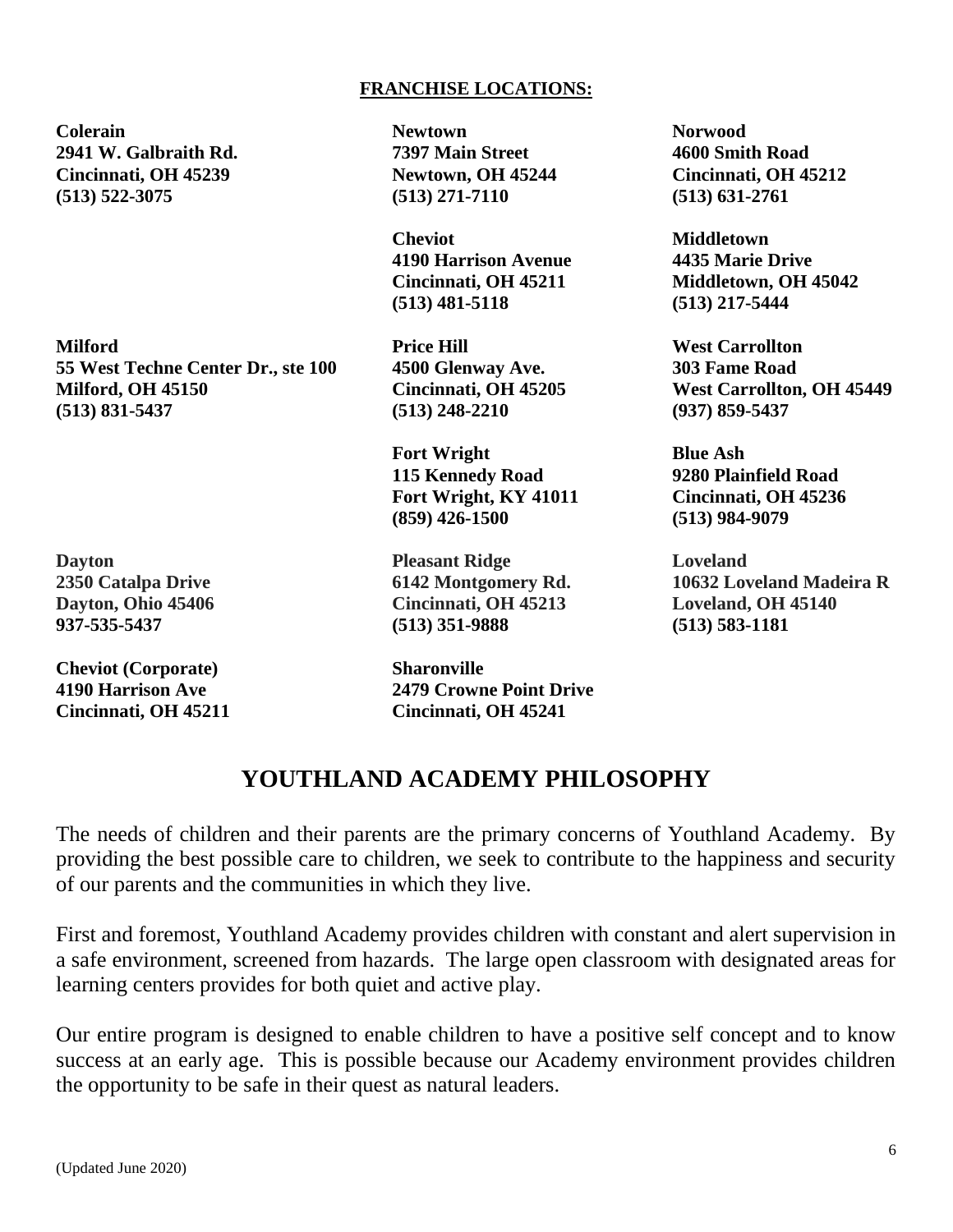Youthland Academy is a "Learning Center" that assists children in their realization of success and fulfillment through programs of positive self-image. Children experience the joy of learning; they feel loved and accepted. Our program is our attitude!

Our Teachers and Directors are provided weekly themes that ignite each child's unique pleasure in learning. The seasonal curriculum suggests proven ways to include these weekly themes in a variety of "discovery centered" activities. Using the curriculum's themes, each teacher designs individualized lesson plans. We do not adhere to standardized lesson plans because we feel there is no "standard" child or class. This is why we keep our teacher-child ratio at a level which comfortably supports personal attention.

Some of our Academies provide activities such as gymnastics and dance classes. These services enable parents to further enrich their children's lives without cutting into the quality time parents and children share after working hours.

Progress reports and/or developmental checklists are given to parents to keep them up-to-date on the total growth of their child/ren. Formal conferences are scheduled yearly to discuss a child's progress. Parents are also strongly encouraged to meet with their child's teacher and Director, and visit the Academy at any time.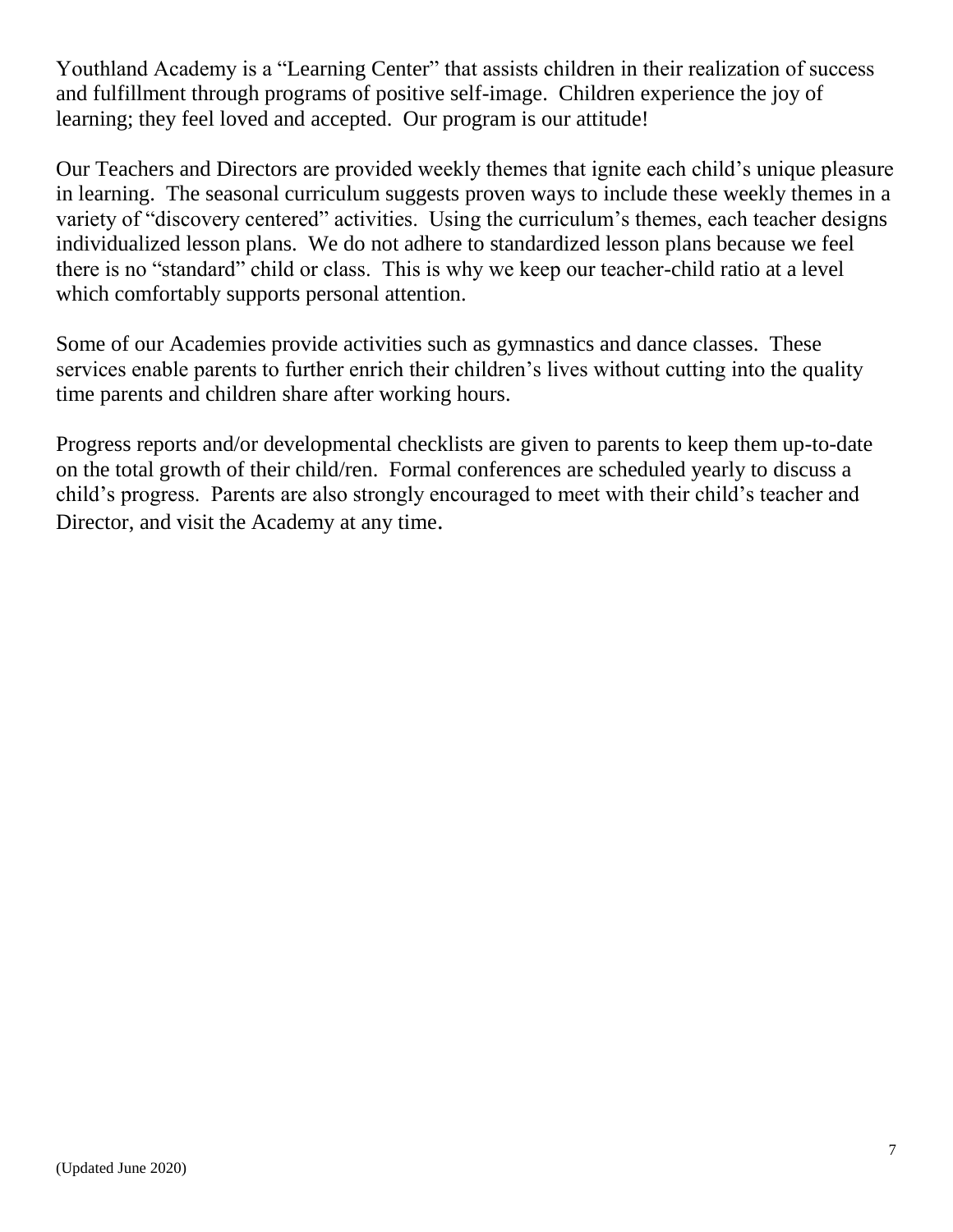#### **HOURS**

The Academy is open Monday through Friday from \*6:30 a.m. until \*6:00 p.m. The Academy provides both full-time and part-time services, before and after school, as well as summer camp for school-aged children.

\* Hours may vary at each location. Please contact your local Youthland Academy for specific hours of operation.

#### **WEATHER POLICY**

It is our intention to provide service at all scheduled times. However, severe weather conditions may prevent this. Should we need to close our centers before regular closing time, we will post the information via local stations, Channel 5, Channel 9 and Fox 19. Information will also be posted on our website, [www.youthlandacademy.com](http://www.youthlandacademy.com/) and on our Facebook and Twitter pages. If weather conditions worsen during the day, please check these sources often, or call the center to check on its status. It is important in these circumstances to be prompt in picking up your child so that children, staff and families have safe travel home.

#### **VISITATION**

You may visit your child at the Academy at any time. Unannounced visits are encouraged and welcomed. Additionally, we are interested in presenting the children with as many varied experiences as possible. If you would like to be a guest speaker, or if you know of someone with an interesting talent or job, please do not hesitate to contact us!

#### **LICENSING**

Youthland Academy is licensed by the State of Ohio. The license is posted in the entryway and on the Parent Board. The Youthland Academy – Beekman facility is licensed to care for \_\_\_\_\_\_\_\_\_\_\_\_\_\_\_\_\_\_\_\_\_\_\_\_\_\_\_\_\_ children.

We may take care of:

| Number of Children |                            | Ratio          |
|--------------------|----------------------------|----------------|
|                    | <b>Young Infants</b>       | 1:5 or $2:12$  |
|                    | <b>Young Toddlers</b>      | 1:7 or $2:14$  |
|                    | <b>Older Toddlers</b>      | 1:8 or $2:16$  |
|                    | <b>Young Pre-Schoolers</b> | 1:12 or $2:24$ |
|                    | <b>Older Pre-Schoolers</b> | 1:14 or $2:28$ |
|                    | Schoolagers                | 1:18           |

A copy of the State's Rules and Regulations are posted for viewing. The current year's license for operation is located in the entryway and office of each center. A copy of the laws governing the licensing of the center is available for review at any time. The licensing record for each center is also available in the center and with the Ohio Department of Jobs and Family Services. The toll free number for ODJFS Child Day Care Licensing is located on center's license.

#### **ENROLLMENT**

Child Enrollment and Health Information forms, including current immunization records, must be completed in full and signed by the parent or guardian. A medical statement signed and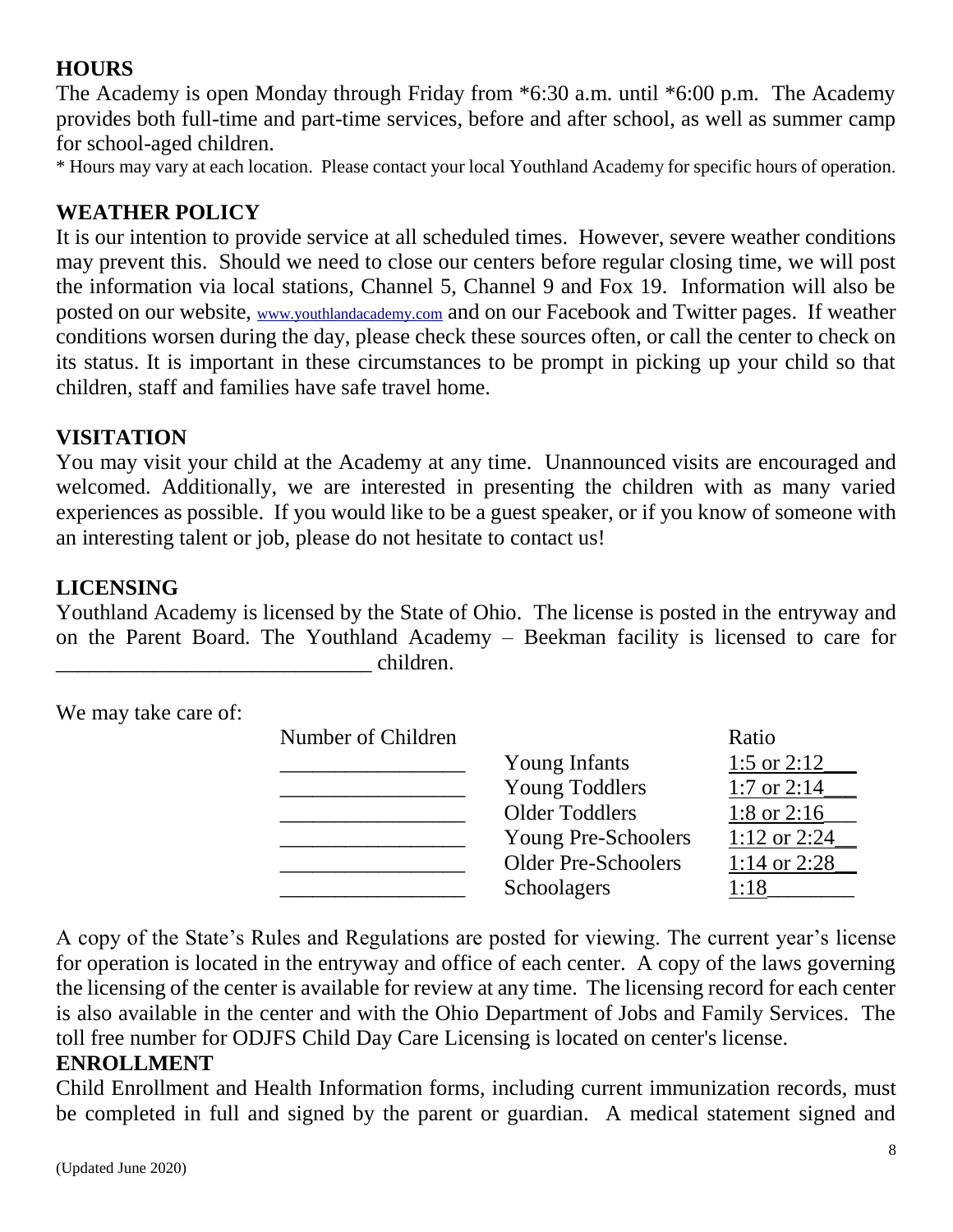stamped by your child's physician must be turned into the center within the first thirty days of enrollment. If you opt out of certain or all immunizations, your child's physician must complete the Child's Medical Statement form. The physician must state the reason why the child was not immunized. A written feeding plan is required for any child under 1 year of age.

#### **PARENT RESPONSIBILITIES**

Listed below are areas in which we require active parent involvement in order to offer your child the best possible care at all times.

This Parent Handbook is a necessary part of admission and clearly defines the center's responsibilities to the parents as well as the parent's responsibilities toward the center. The policies apply to all parents and may not be changed on a parent-by-parent basis. It is the responsibility of the Academy Director to enforce these policies for the safety of the students and the staff of the center.

#### Maintain Current Files:

It is the responsibility of each parent to work with the center to maintain current and accurate emergency contact information, as well as update each child's medical file yearly. Failure to provide up-to-date medical forms as requested may lead to a suspension in services rendered.

#### Child Pick Up

It is the responsibility of the parent to pick their child/ren up from the center before closing time. When a child is left at the Academy past normal operating hours, staff may wait until the parents arrive. **A fee of up to \$1.00 per minute, per child will be assessed. This fee must be paid to the on duty staff member at the time of the late pick up.** If a child is left at the center for over an hour after closing, we reserve the right to notify the Police and Child Services.

#### Child Absence

In order to ensure your child's safety, parents must contact the center if:

- Your child is going to be arriving later than 9:30 a.m..
- If your child is going to absent due to illness or other reason.
- If your child leaves school early and will not be attending the afternoon program.

The Director will contact parents who have not called by 9:30 a.m. to report their child absent. If your child is absent for five consecutive days without any communication or contact with the Director, it will be assumed our services are no longer needed and your child will be unenrolled and their spot filled. Parents may re-enroll their child depending on space availability. Fees for absent days will not be prorated or refunded for any reason.

#### Children's Needs

Reporting important information about your child is the responsibility of the parent. Please communicate each child's needs to the Center Director. This includes but is not limited to, allergies, changes in behavior and illnesses.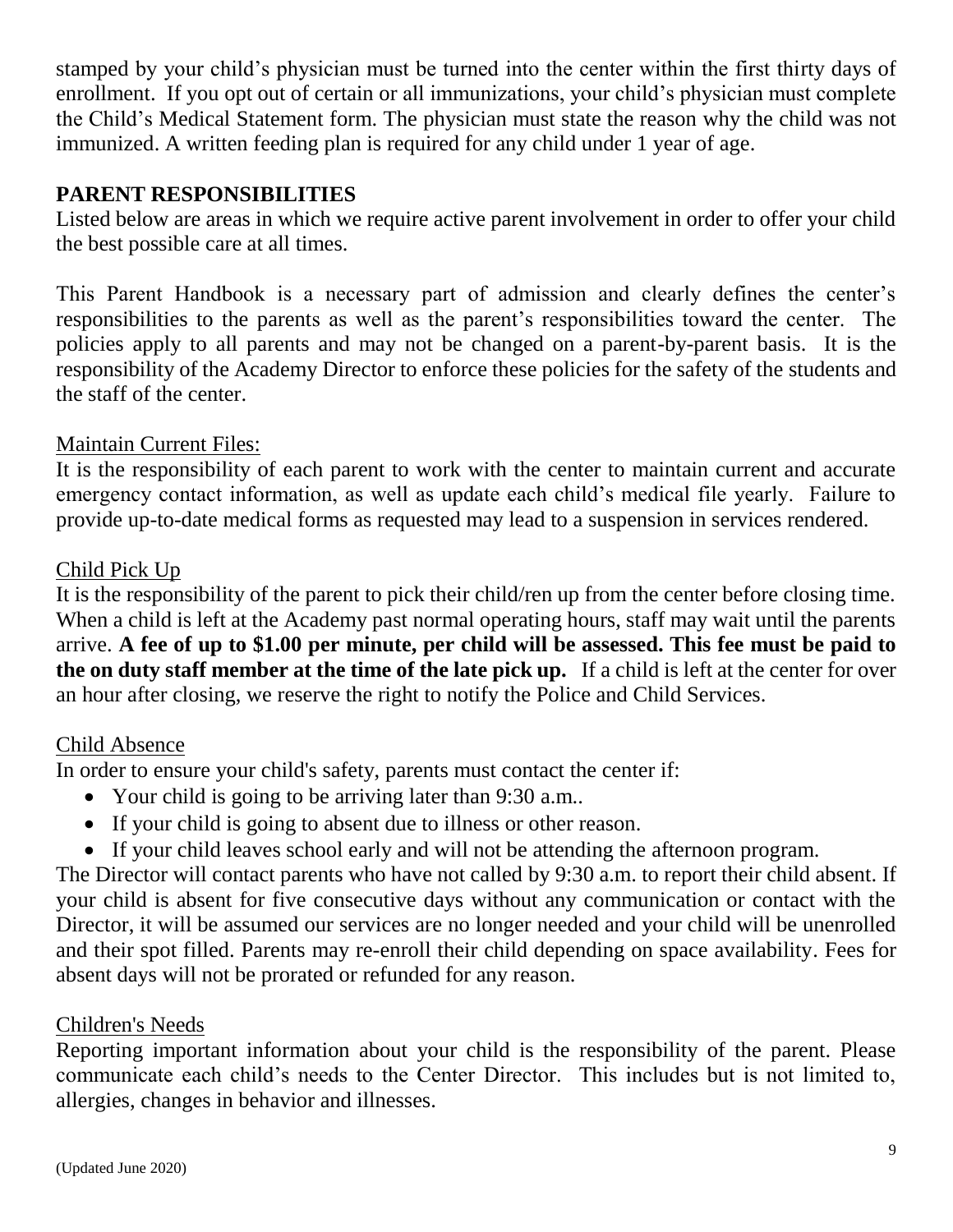#### Medical Insurance

Youthland Academy will not pay any medical expenses for any child, including but not limited to, accidents and/or illnesses children may have at the Academy. It is the responsibility of the parent/guardian to provide health coverage. **Normal childhood related accidents may happen at the childcare facility including falling, bumping into objects, tripping etc. Youthland Academy shall not be responsible for medical expenses resulting from these types of incidents.** It is the policy of Youthland to screen the classrooms for potential hazards as well as maintain a clean, safe environment. Even with all the safeguards in place, children can still have accidents. Parents are notified by the Academy Director immediately following an accident and the Director will advise if a visit to the hospital is recommended.

#### Hospital Transportation Policy

If the Academy is unable to reach a parent if their child has had an accident or is ill, Youthland may send the child to the hospital by ambulance. This includes but not limited to; temperatures over 101 degrees, any head injury, broken or sprained limbs, uncontrollable asthma, wheezing or difficulties breathing and other related symptoms. The center will not enroll any child if the parent refuses to grant permission for emergency transportation for emergency treatment.

If it is necessary to transport a child to a hospital by ambulance, one staff member from the Academy will ride along if the parent does not make it to the center in time. In the event the parent does not arrive to the center in time to ride with the ambulance, then the parent must arrive at the attending hospital no later than 15 minutes after the child and staff member arrive. Parents will be charged \$1.00 per minute after 15 minutes.

#### Damage to Facilities or Equipment

In the event a child maliciously damages equipment, toys or the facility attended, the parent may be asked to reimburse the facility for the replacement cost of said item/s.

#### **SUPPLIES**

Parents are responsible for providing the items listed on the following page. Please bring the supplies appropriate to each child's age group on or before his/her first day of attendance. ALL ITEMS MUST BE LABELED.

The following list includes necessary supplies for each age group:

#### **Infant Supplies**

- Formula in labeled bottles (label must have child's name and date)
- Bottles filled with appropriate water levels
- Extra can of formula
- Adequate supply of diapers
- Wipes
- Ointments and Powders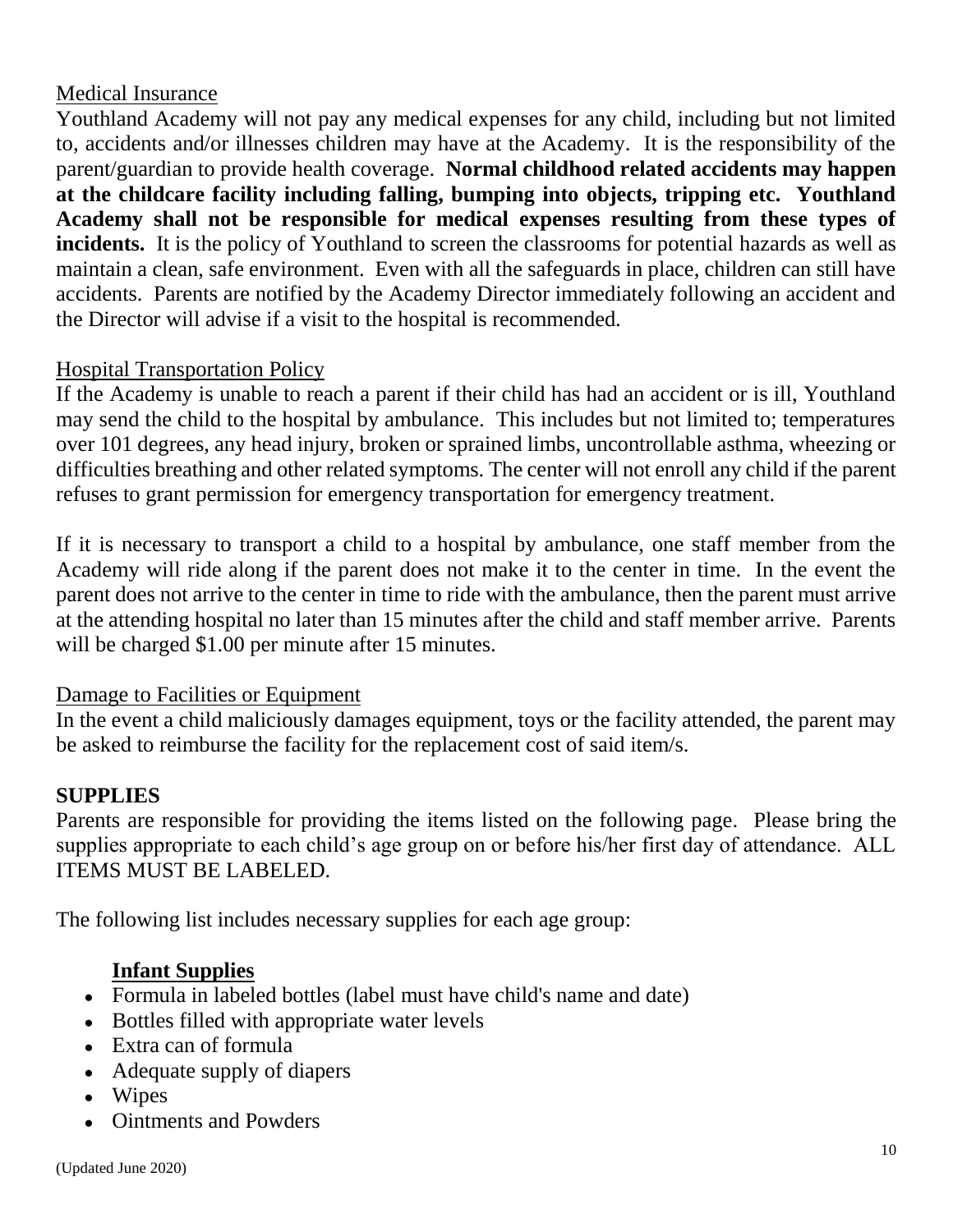- Two complete change of clothing
- Pacifier, blankets (not allowed in cribs per ODJFS), and bibs
- Plastic shoe box

#### **Toddler Supplies**

- Adequate supply of diapers, wipes, and ointments
- Two complete changes of clothing
- Blanket
- Paint shirt (man's old short sleeve shirt)

#### **Pre-School Supplies**

- Complete change of clothing, including socks
- Paint shirt (man's old short sleeve shirt)
- Blanket and/or pillow
- Plastic shoe box

#### **Schoolage Supplies**

School Year, Before/Afterschool:

 Backpack, pencils, paper and any supplies needed for school (toys, video games, MP3/music players or any other items not allowed by the child's school is discouraged).

Summer/School Vacation:

- Complete change of clothing, including socks
- Paint shirt (man's old short sleeve shirt)
- Blanket and/or pillow
- Plastic shoe box

Children are not permitted to bring cell phones into the center. If a school age child carries a cell phone, it must be turned into the Director's office upon arrival and may be picked up upon departure of the center.

If it becomes necessary for Youthland Academy to supplement any of these items, there will be an additional charge added to your weekly fee. The fees are as follows: diapers  $- $1$ , wipes  $- $1$ each time used.

Children will not be permitted to stay in the center without appropriate clothing and/or a change of clothing in their cubby. If a child has an accident or needs his/her clothes changed, a phone call will be made to the parent to pick up the child.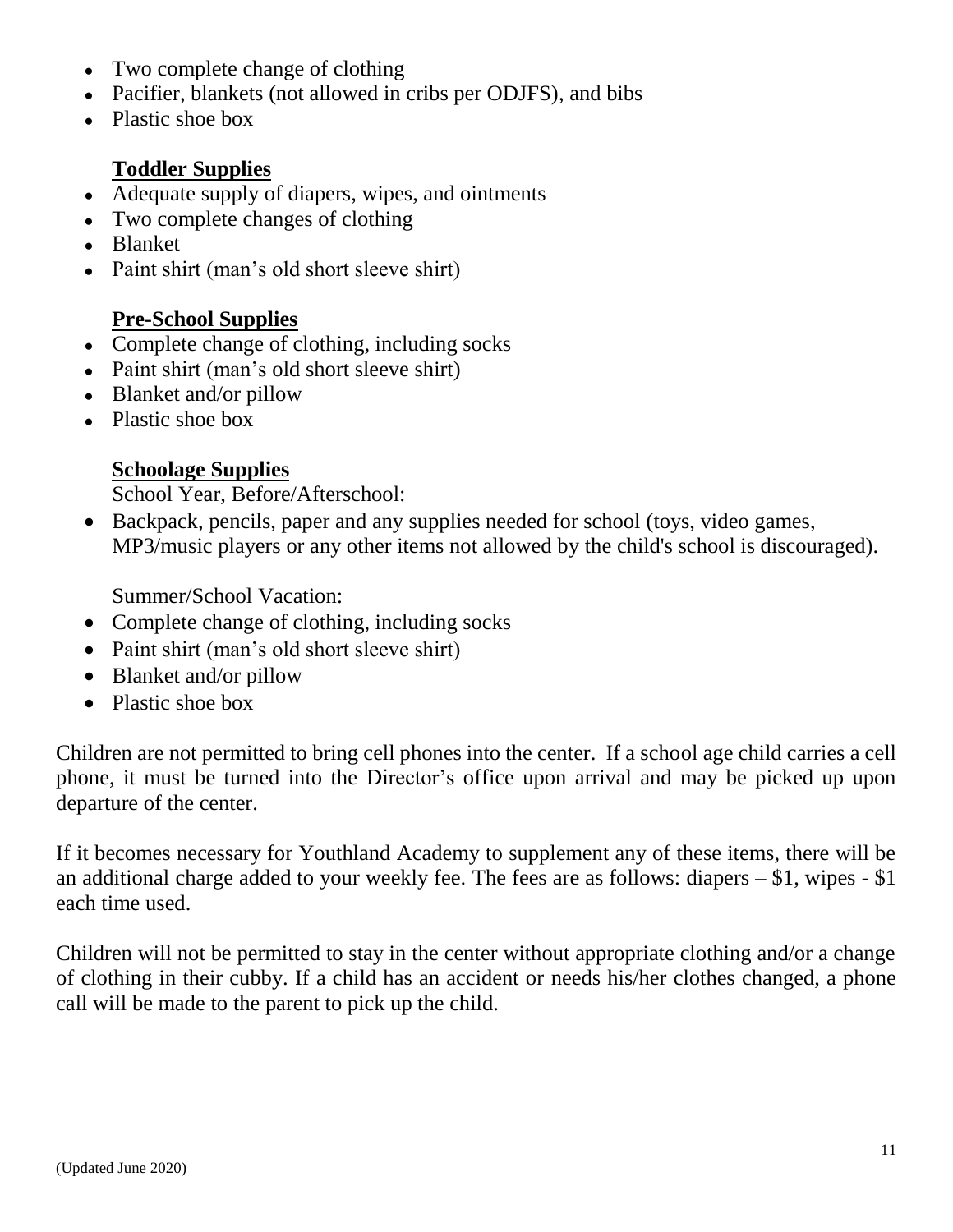#### **YOUTHLAND ACADEMY IS NOT RESPONSIBLE FOR LOST, STOLEN, OR DAMAGED ITEMS.**

#### **CLASS ASSIGNMENT**

The Academy accepts children ages six weeks through twelve years of age. Each child is assigned to classes with the following names and teacher / child ratios:

| <b>GROUP</b>         | <b>AGES</b>                | <b>RATIO</b> | <b>GROUP SIZE</b> |
|----------------------|----------------------------|--------------|-------------------|
| <b>Baby Bears</b>    | <b>Young Toddlers</b>      | 1:5          | 2:12              |
| <b>Teddy Bears</b>   | Older Infants)             | 1:6          | 2:12              |
| <b>Brown Bears</b>   | <b>Young Toddlers</b>      | 1:7          | 2:14              |
| <b>Koala Bears</b>   | <b>Older Toddlers</b>      | 1:8          | 2:16              |
| Panda Bears          | Young Pre-Schoolers        | 1:12         | 2:24              |
| Polar Bears          | <b>Older Pre-Schoolers</b> | 1:14         | 2:28              |
| <b>Grizzly Bears</b> | Schoolagers                | 1:18         | 2:36              |

#### **TRANSITIONING POLICIES**

Each family receives our enrollment packet upon touring our centers. Within that packet is a Child Information Statement that needs to accompany the child prior to, but no later than the first day of attendance. With this enrollment packet we help the teacher prepare for the new child with Name, Birthday, Cubby and Cot or Crib assignment. During the first two (2) to four (4) weeks of enrollment, our staff and Director will use this information to familiarize themselves with each child and assess that they are placed in the class that best suits that child's individual developmental needs.

Transitioning students from one age group to another is determined on an individual basis as deemed necessary. The developmental readiness is determined by the child's primary teacher and Director in accordance with Ohio's Early Learning and Developmental Standards/Guidelines. Each family will be notified in writing via JFS for number 01129 within an adequate time frame specifying the date and time that their child will begin the transitioning process, as well as an opportunity to schedule a time to meet their child's new teacher. Along with the child we pass their family Information Sheet, JFS form 01511, to help the new teacher better meet the needs of the child. In order to prepare the child for their new classroom, the duration of the transitioning process is determined by the child's consistent demonstration of social and emotional comfort levels within the new environment. Each parent is notified verbally on a daily basis of their child's progress until permanent placement in the room is determined by the teachers.

When a child has completed our preschool program and will be entering Kindergarten we help prepare the family by giving them school pamphlets for the surrounding schools to which we transport. By providing the parents with a body of work and Child Assessment Portfolio, it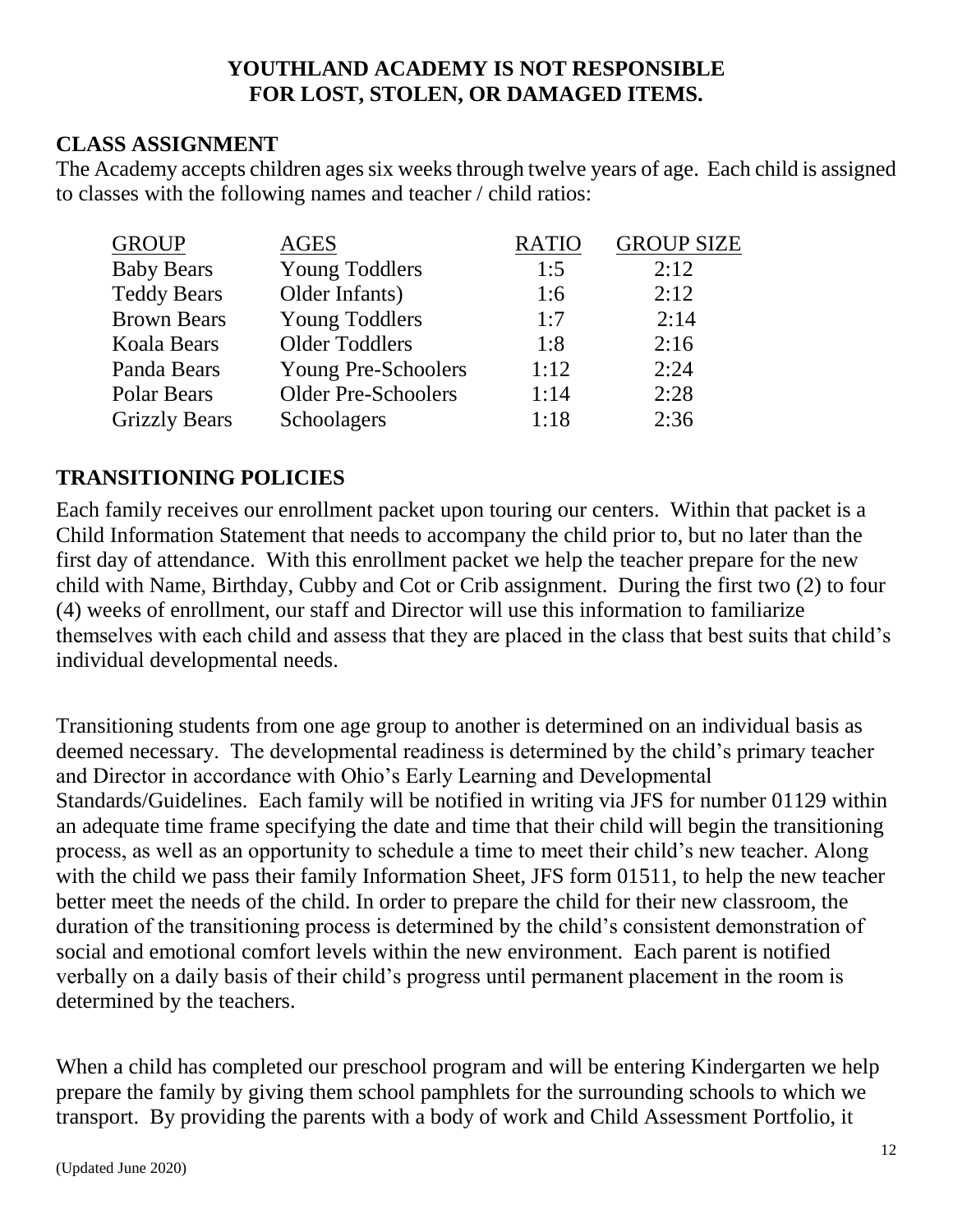helps the parents make the best decision in choosing a school. We help the child transition better by scheduling a field trip to the nearest elementary school, and practice techniques such as holding lunch trays, bringing book bags and even completing homework assignments. This is a fun new adventure for both parents and students.

In the event that a child may withdraw from our program, we require a two week notification in order to adequately gather and prepare a "My Youthland Academy Adventure" book. This book may include all current curriculum work, a copy of the child's most recent development assessment and a class photo to commemorate their time with us. We also prepare your child and his/her fellow classmates for the upcoming change through various transitioning techniques, such as reading stories about new schools and moving, and taking pictures with their classmates and teachers. If, at any point in time, a question or concern is had by a parent regarding this procedure, we encourage our parents to address these to the Director. If the family moves into a new area where there is a Youthland Academy, we try to make arrangements with that center so the child may remain a part of the Youthland Academy family.

#### **DAILY SCHEDULE**

The daily schedule for each age group is designed to meet the developmental needs of the children. A healthy balance between active and quiet play, outdoor play and nap time is integrated into the schedule. The teachers will post weekly lesson plans on the "Parent Board" located in each classroom.

#### **ARRIVAL AND DEPARTURE**

For the safety of each child, the Academy requires that each parent accompany their child/ren into the building and escort them to the care of the attending staff member. A family member under the age of 18 years **may not** bring children in or out of the building. This includes older siblings. Youthland Academy requests that our parents phone ahead if they plan on arriving later than their usual time. It is the responsibility of the parent to notify and alert the Director and/or staff that the child is departing. Staff will document arrival and departure of each child on a daily attendance form.

No child will be released to anyone other than the parent or guardian without written consent. YLA requires written notification in advance to release children to anyone other than the parents or guardians as indicated by the Alternate Pickup Authorization form located in the Enrollment Packet. Any person picking up a child will be required to show official identification. YLA reserves the right to ask new parents for identification until all of the staff is acquainted with the new family.

In the event your child is involved in a custody agreement, a court order must be provided to the center stating the appropriate days each parent will pick up the child. This court order will be copied and kept on file in the Director's office. Each teacher will be notified as to whom will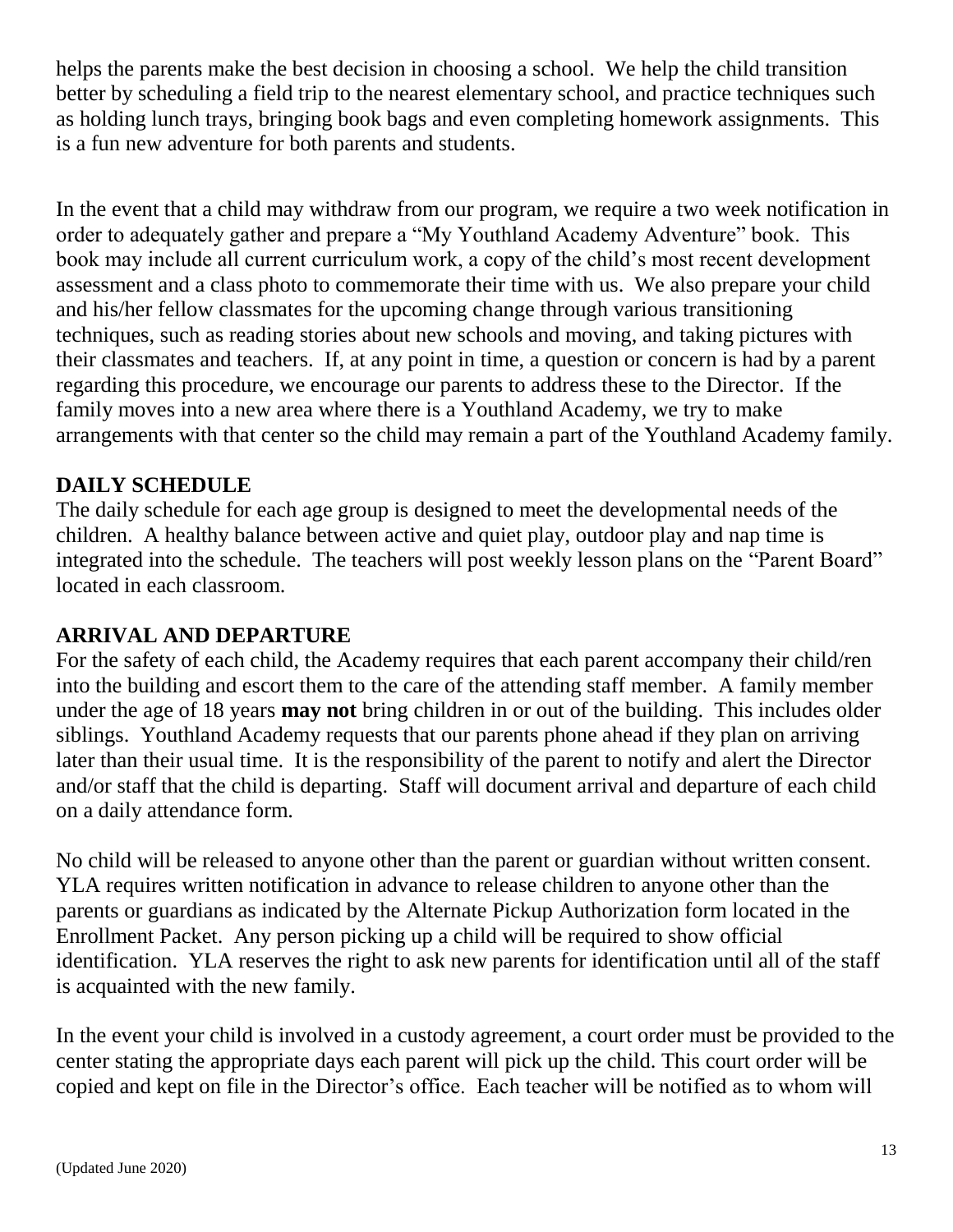be picking up the child on which day. The court order will be implemented as stated, and no adjustments may be made at any time.

Parents must sign their children in and out using a provided password. This computer will also track accounting statements, medical notices or center announcements. It is the responsibility of the parents to check notices daily and accurately sign your children in and out.

We begin our morning curriculum at 9:30 a.m.; we request all children to be in attendance prior to that time. **Parents are required to call ahead of time to announce late arrivals. Youthland Academy reserves the right** *not* **to accept any child arriving after 9:30 a.m., without prior approval.**

#### **PROFESSIONAL CONDUCT**

Youthland Academy will not tolerate offensive language from parents or staff members. It is policy that any inquiries and/or concerns shall be addressed to the Academy Director only. Any negative matters that need to be discussed, must directly involve the Director. It is a violation of state law, as well as Youthland policy, for a parent to physically or verbally discipline children in the center, or to reprimand or accuse other children of misconduct. Academy staff is required to maintain a professional attitude towards our parents at all times as well. If the Center suspects a parent or guardian is picking up a child under the influence of drugs or alcohol, YLA will contact the police and Department of Human Services immediately. All rules and policies are in place to ensure the safety of each child and caregiver in the facility. As stated earlier, the Academy requests that all Center matters are addressed directly to the Center Director or the owners of the center.

**Youthland Academy reserves the right to terminate child care services immediately in the event of behavioral issues that endanger the health or safety of our staff or other children in our care.**

**Youthland Academy reserves the right, at any time, to discontinue child care services to any parent or child who does not practice the policies of the center.**

#### **DISCHARGE**

In most instances, if a child demonstrates consistent aggressive behavior or discipline problems there will be documented observations done by the teachers and all of our procedures will be followed. When we feel we have exhausted all of our abilities to control the behavior we will require a parent-teacher conference to discuss the situation and/or behavior. At that time there will be a follow-up meeting set to discuss any progress, alternatives, etc. If behavior has not improved or has gotten worse, and if the teacher and Director feel it is necessary, a professional referral will be recommended. This will be done only after we have exhausted all our abilities and it is in the best interest of the child to receive outside help. If professional help is not sought, alternative childcare arrangements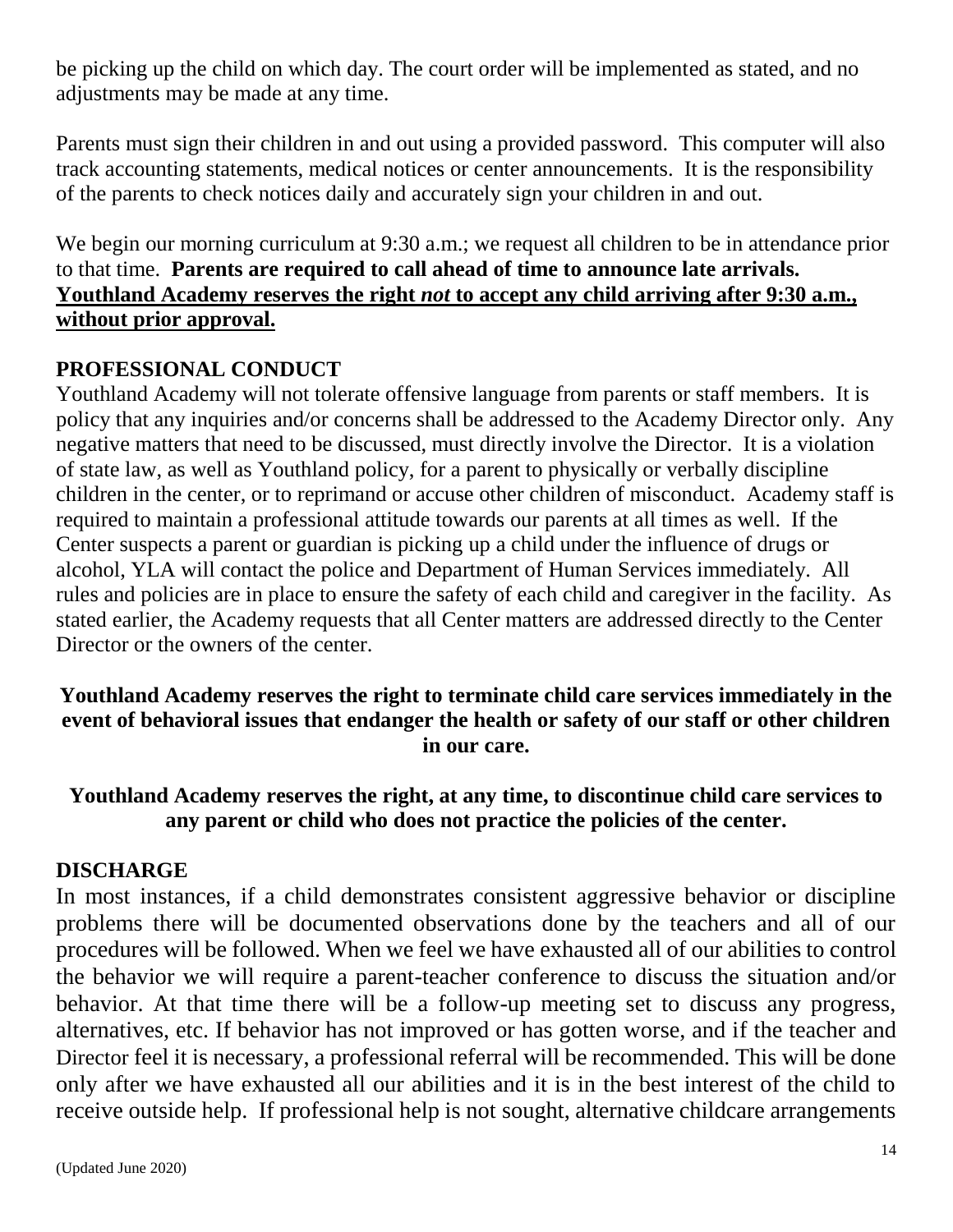must be made. If professional help is sought and no improvement in the child's behavior is observed in a reasonable time frame, then alternative childcare arrangements must be made.

#### **HIRING CENTER STAFF**

Youthland provides job related training for all staff. The Academy does not endorse, nor is it responsible for teachers and other staff who provide outside services for Youthland parents such as babysitting. Youthland does not insure or train staff to work outside the daycare setting. Any relationship formed outside the daycare setting excludes Youthland from all liability.

#### **SAFETY POLICY**

All children will be supervised at all times. The policy governing arrival and departure of children assures that a child care staff member is aware of each child's presence at the Academy.

There is immediate access to a telephone within the building at all times. A monthly fire drill is conducted and exit plans are posted in each area in the event of fire or emergency weather alerts.

First Aid kits are located in the office, infant room, and vans. Staff members trained in First Aid, CPR, Communicable Disease, and Child Abuse recognition are always present in the building. The Director and each employee of Youthland Academy are required by state law to report any suspicion of abuse or neglect to the proper authorities.

Use of aerosol sprays shall be prohibited when children are in attendance in the Academy.

## **CHILD ABUSE AND NEGLECT POLICY:**

If a Youthland staff member suspects a child in his/her care has been the victim of child abuse or neglect we are required by law to report our suspicions. All child development teachers in the state of Ohio are mandated reporters. Similarly, no physical punishment of a child will be tolerated on our premises. Should a staff member observe a parent physically punishing a child on Youthland property, that staff member will report the behavior to the appropriate authorities.

#### **HAIR BEADS/BARRETTES/ACCESSORIES**

Children under the age of three (3) are not permitted to wear beads/barrettes in their hair, earrings, necklaces, bracelets, or any other jewelry or hair decorations. These items, if removed, pose a serious choking hazard. If a child wears any of the aforementioned items to the center, YLA staff will immediately remove and store these items in the office until pickup time.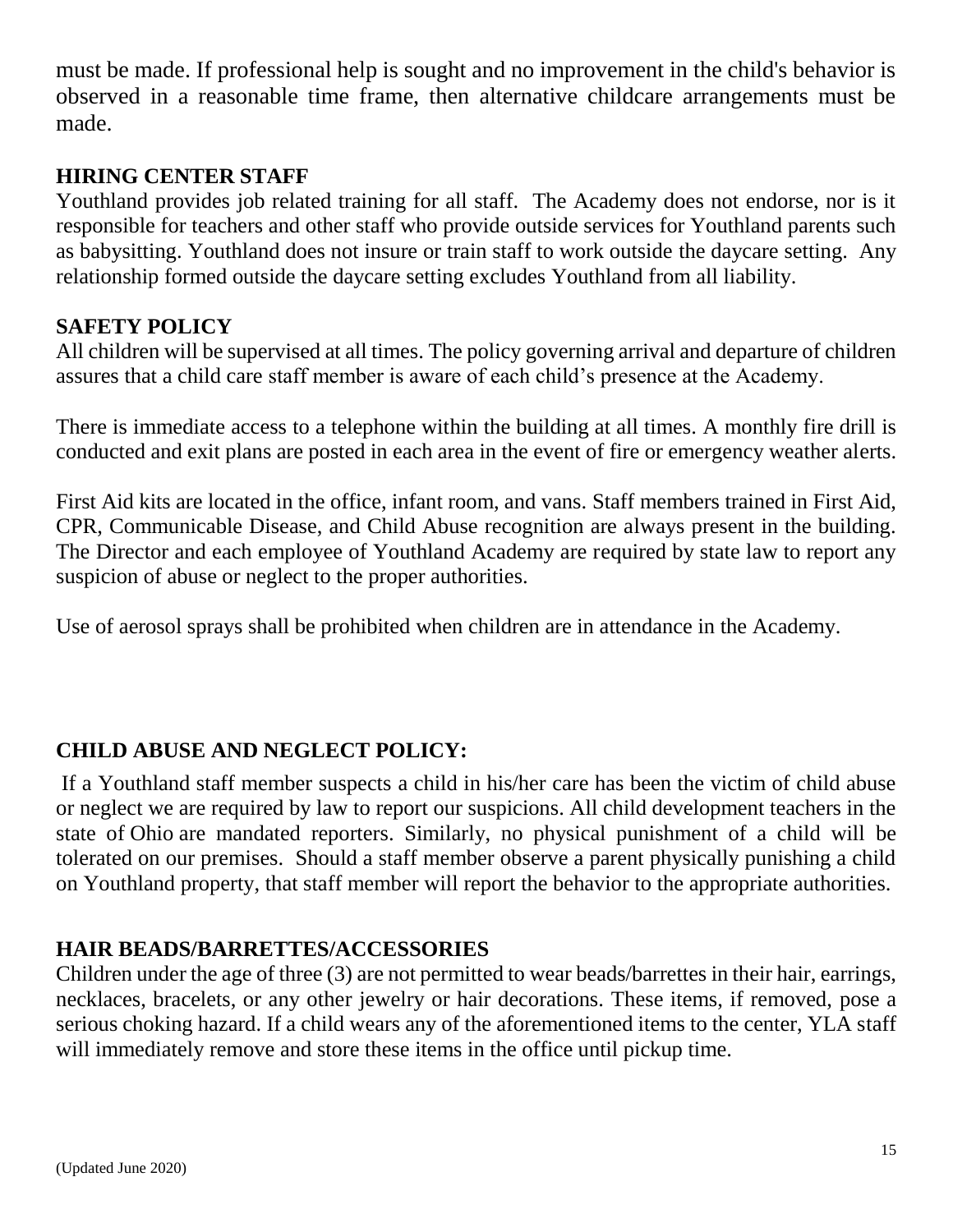#### **GENERAL EMERGENCY PLAN**

General emergencies include any threats to the safety of children due to environmental situations or threats of violence; natural disasters such as fire, tornado, flood, etc.; and loss of power, heat or water. Any staff member who learns of a significant health or safety hazard will immediately notify the Director so that appropriate action can be taken. All staff will follow the posted Emergency Procedures and wait at the designated safety site in the event emergency personnel are involved.

A monthly fire drill is conducted and emergency medical/dental/evacuation plans are posted in each room of the facility in the event of fire, severe weather alert, or other emergency. Tornado/Weather drills are conducted monthly from March to October. Parents should refer to the Fire and Weather Alert written plan and diagram for instructions on evacuation and weather safe rooms.

#### **Procedure and Practices:**

The center has a written, developed plan including procedures used to prepared or and respond to the following:

There is immediate access to a telephone within the building at all times. The Director will monitor weather/news daily by radio/TV and advise staff of any pending weather-related or other emergencies.

- The Emergency Information for each child will be taken along during any emergency or emergency evacuation drill.
- First Aid Kits, medicine and other emergency supplies will be taken along during any emergency or emergency evacuation drill.
- There will be emergency supplies (food, water, clothes, blankets, flashlights, diapers and other necessary items) to care for children in the facility or the designated "Safe Place.", which is Ethel M. Taylor School.

In the event of Emergency Evacuation, academy staff will contact the local authorities immediately, as well as parents by phone (calls and text messages) and will post on our private center Facebook page informing parents of the situation and location, as well as post a notice on the entry door of the center.

- Our evacuation shelter is Ethel M. Taylor School, located two blocks north of the center. Upon evacuation, each teacher will conduct a name to face count from their daily attendance.
- The center will have an evacuation bag that will include coloring sheets, crayons and busy bags for children to use while waiting at our "Safe Place".
- To assist with infants, children with health conditions or special needs, academy staff will use our 6 seat buggy and cribs to transport children.
- For reunification with parents, the center will have a "Ready to Go" index card box that will contain all of the emergency contact information for each child. If an emergency occurs within the building, and we are unable to communicate with parents due to loss of landline or internet service, parents will be contacted using our cellphones.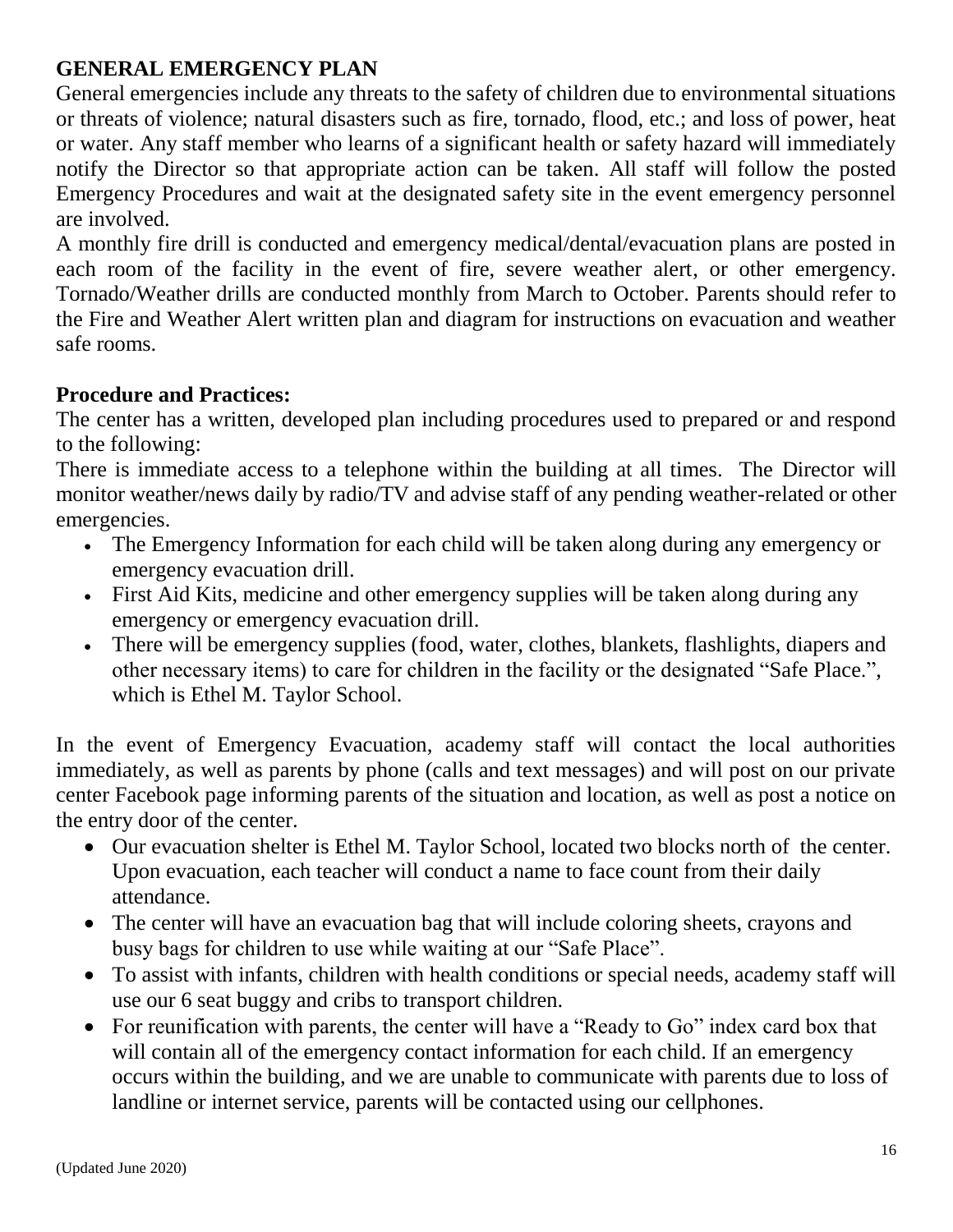The supplies for an Emergency Evacuation are located in the Front Office closet. During an Emergency Evacuation, the Director will collect the Medicine Box and Emergency Evacuation Bag. Infant staff will collect bottles, diapers and wipes and place them in a crib.

In the event severe weather occurs while Schoolage children are being walked to/from school, the staff will wait indoors at either location (center/school) until it is safe to walk.

Academy staff are trained during orientation on the center's disaster plan. They will sign off after training to ensure they are knowledgeable about the plan and procedures. Certain staff members will be assigned specific duties during an emergency or natural disaster.

#### **EMERGENCY INDOOR/OUTDOOR LOCKDOWN**

In the event an individual refuses to leave upon request or is deemed to be an "intruder" or similar designation, the Director or designated staff member will initiate the "LOCKDOWN" procedure. If there is criminal/unsafe activity occurring outside the building, initiate the "LOCKOUT" procedure.

#### **Intruder – Lockout/Lockdown Procedures**

These procedures are to be used in situations that could result in harm to persons inside the childcare facility such due to an intruder, disgruntled person or unauthorized trespasser seeking to create a disturbance.

#### **LOCKDOWN procedures if an intruder is inside the building:**

- The Director or designated staff member will call local authorities (911) and follow direction as to how to handle the situation.
- If possible, we will isolate the aggressor from as many adults and children as possible. Seek to move the individual to the Office, Resource Room or less populated area. Remain calm, and do no attempt to physically restrain or block movement.
- Director or designated staff member will announce "lock down" over the intercom.
- In a "lock down" situation, all children are kept in classrooms or other designated locations that are away from danger. If not in a classroom, but in an unsecured location (ie. hallway, Imagination Station), children/staff will enter the nearest enclosed room.
- If staff and children are not inside the building (on the playground, routine trip) the preschool and pre-k teachers will open the window to inform them of the situation. Staff and students on the playground or on routine trip will go to the "Safe Place" where staff will contact local authorities.
- Staff will conduct a name to face count from their daily attendance.
- The Director or designated staff member will secure building entrances, ensuring that no unauthorized individuals can leave or enter the building.
- Staff and children will remain in the classroom, locking the classroom door, securing the door with available furniture to create a barricade and/or wedge to keep the door closed. Staff and students will stay clear of windows and doors, try to remain quiet. When possible, the teacher will engage in quiet story time activities with the children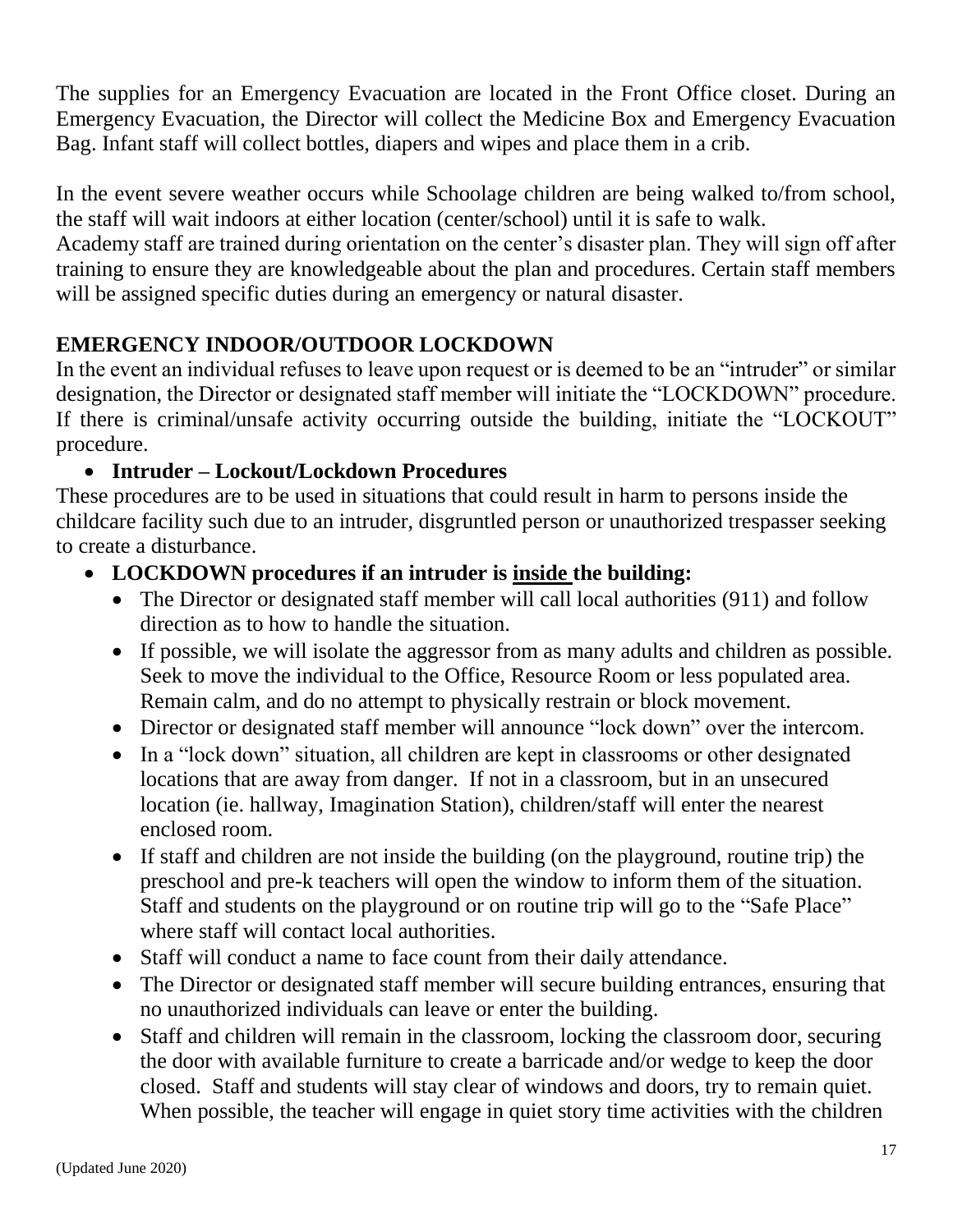to maintain calm as much as possible. Staff will have a cell phone within reach at all times and turn phones to vibrate mode.

- Ignore fire alarm activation.
- Staff will contact parents as soon as it is safely possible.
- Remain in room until Director or designated staff member announces the end of lockdown.
- **LOCKOUT procedures if unsafe activity is occurring outside the facility:**
	- Director or designated staff member will call 911 if unsafe activity is observed outside the facility.
	- Director or designated staff member will lock all exterior doors and windows
	- Cover windows if possible
	- Keep children away from windows and exterior doors

## **WEATHER EMERGENCIES AND NATURAL DISASTERS**

#### **Severe Thunderstorms**

• Shelter in place along walls, away from windows

#### **Tornados**

 In the event of a tornado warning, the Director will alert the staff, and children will go to the assigned "Safe Place," , located on the emergency evacuation plans in each classroom, bringing with them the aforementioned supplies and emergency information. All may return to their classrooms when an "all clear" is sounded.

#### **Flash Flooding**

• In the event of flash flooding, the Owner and Director will contact emergency personnel (911) to make arrangements or transportation to a "Safe Place". Parents will be informed of the evacuation.

## **Major Snowfall, Blizzards, Ice Storms**

• In the event of closings necessary due to snow/storms, ice storms, blizzards or major snowfall (i.e. Level 3 Snow Emergency), the Director will notify the following media, Channel 5, Channel 9 and Fox 19, in a timely fashion, and will update the Youthland Academy website. If the facility must close during operating hours because of a snow/storm, the Director and staff will notify families or emergency contacts via local media outlets and if possible, by phone. If weather conditions prevent any child from being picked up from the facility, staff will care for them until families can safely arrive. If parents arrive late for pick up due to inclement weather, we suggest you to tip our staff \$10.00 for every half hour past closing time. The staff will stay and feed the children dinner.

#### **Earthquake**

If indoors

- Staff and students will stay indoors and away from windows.
- Staff and students will take cover under desks, tables or heavy furniture. If outdoors,
- Staff and students will stay outdoors and move away from the building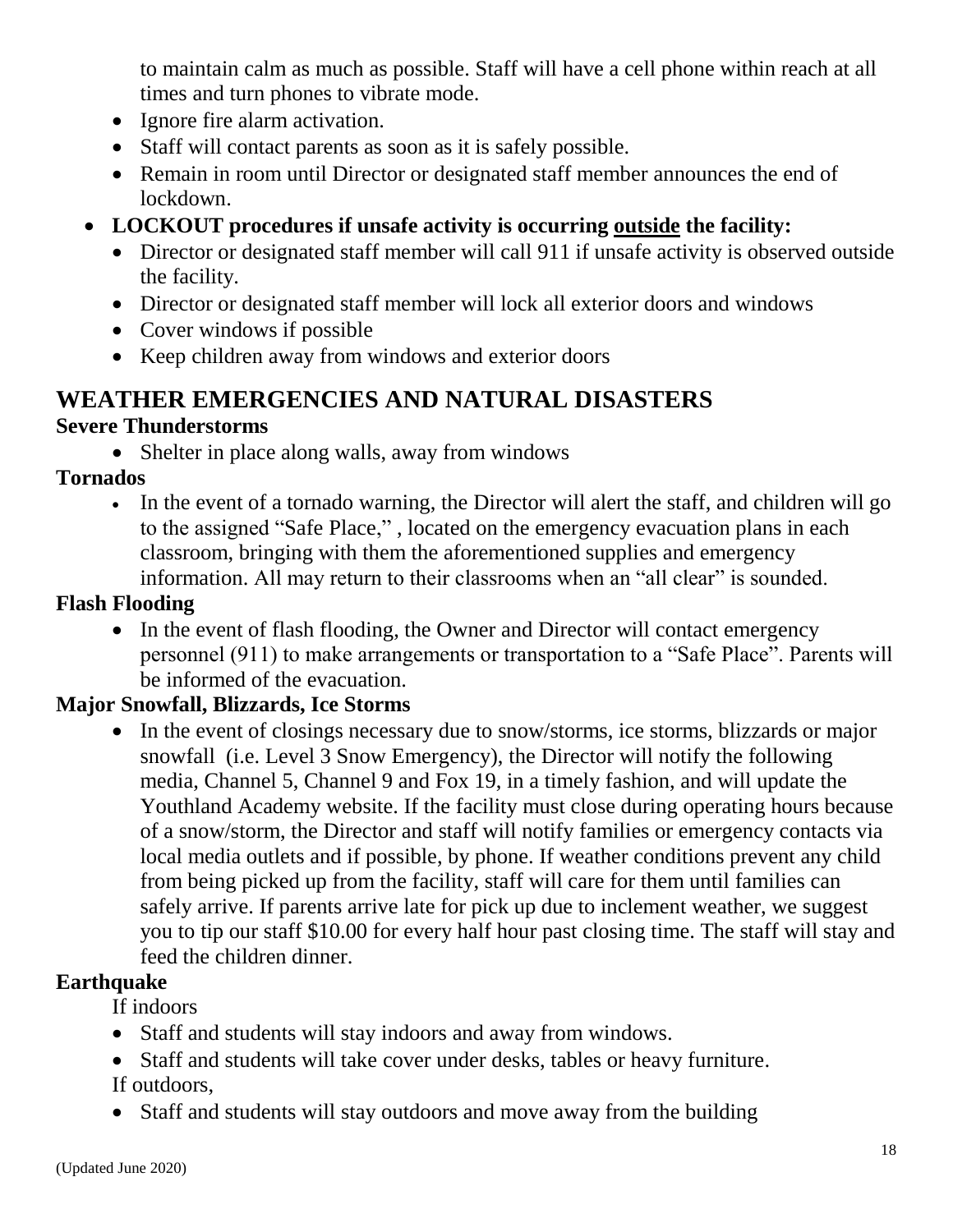After the shaking stops.

- Staff and students will evacuate move to open areas of the building
- Staff and students will not re-enter the building until authorities have checked it for possible structural damage, leaking gas lines and other utility disruptions.

#### **Hazardous Material/Spill**

[Warning of a hazardous material/spill incident is usually received from the fire or police department]

- The Director or designated staff member will determine whether it is safer to shelter students and staff or to evacuate.
- If it is necessary to evacuate, staff and students will move crosswind, never directly to or against the winds which may be carrying fumes. Upon reaching point of safety, take a name to face count from their daily attendance.
- Staff and students may not return until emergency personnel have cleared the area to be safe.

#### **Gas Leak**

- Staff and students will evacuate the center immediately to the "Safe Place"
- Director or designated staff member will notify local utilities and fire department.
- Staff and students may not return until emergency personnel have cleared the area to be safe.

#### **Bomb Threat**

- If a suspicious package or letter arrives, the Director or designated staff member will contact local authorities (911).
- If by phone, The Director or designated staff member will try to gain as many details as possible. We have a checklist to use as a guideline next to every phone.
- The Director or designated staff member will contact local authorities (911).
- Staff and students will evacuate the building to the "Safe Place".
- Staff and students may not return until emergency personnel have cleared the area to be safe.

#### **Outbreaks**

• In the event the facility is quarantined, we will continue to provide care, food, and supplies for the children as long as necessary. In the event that a facility needs to be evacuated for disaster relief, the children and staff will evacuate to the closest "Safe Place". Please refer to the Emergency Plan posted in each room for the specific location of the nearest "Safe Place".

#### **Loss of Power/Water/Heat**

- In the event of a power failure,
	- Director or designated staff member will discover whether the power outage is in the facility only, the neighborhood, or a larger surrounding area. Emergency lighting will be activated. The Director will call the local power provider to explain the situation and request assistance, if appropriate. If weather conditions do not allow for children to be cared for at a safe temperature, academy staff will notify parents by phone to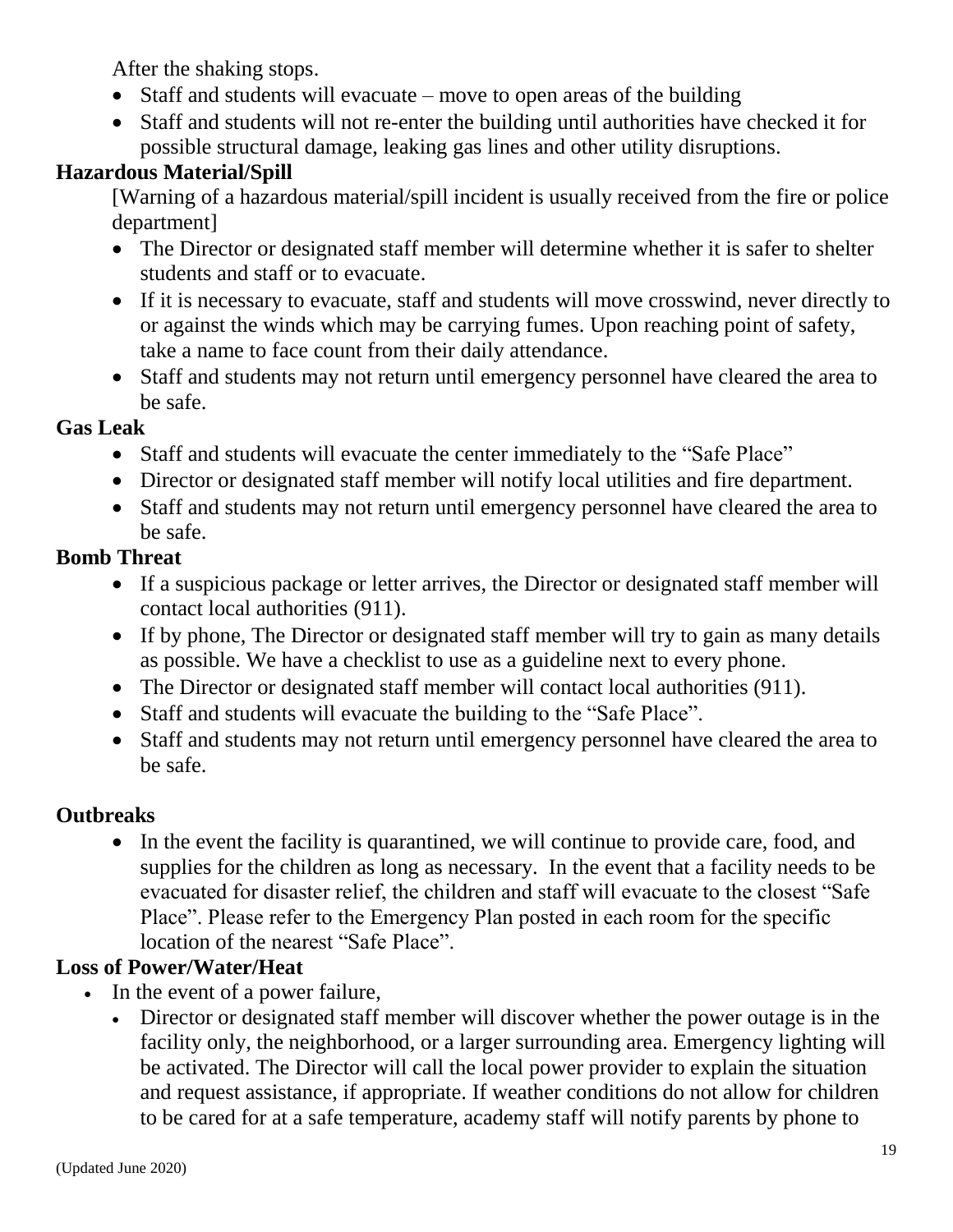make other arrangements for the children's care. Unless the power failure is accompanied by an emergency situation, children will be kept inside.

- In the event of loss of water
	- Director or designated staff member will report disruption to local utilities to explain the situation and request assistance, if appropriate.
	- An emergency supply of water is located in each classroom
	- Director or designated staff member will purchase additional water if necessary.
	- If conditions do not allow for children to be cared for safely, academy staff will notify parents by phone to make other arrangements for children's care. Unless the loss of water is accompanied by an emergency situation, children will be kept safe inside.
- In the event of loss of heat
	- Director or designated staff member will discover the reason for the heat loss
	- If weather conditions do not allow for children to be cared for at a safe temperature, academy staff will notify parents by phone to make other arrangements for the children's care. Unless the power failure is accompanied by an emergency situation, children will be kept inside. Unless loss of heat is accompanied by an emergency situation, children will be kept safe inside

#### **Active Shooter/Terrorism/Other Act of Violence**

- In the event of active shooter
	- Director or designated staff member will call emergency officials (911). There are 3 basic steps to survival during and active shooter
		- $\bullet$  Run if staff and children are able to evacuate from their room to a safe place
		- Hide if staff and children are not able to evacuate, use modified lock down procedures by hiding in the bathrooms or closets.
		- Fight as a last resort, in order to protect the children, fight the intruder with aggression and improvised weapons (e.g. anything that can be thrown at the shooter such as chairs, fire extinguisher, books etc…)

The Director and owners will review and/or revise the plan yearly or as needed.

#### **INCIDENT REPORTING**

Any time a child has an accident or receives an injury that requires First Aid, the staff member in charge will fill out a report, in duplicate, explaining the nature of the accident and any resulting injuries. This form is completed on the day of the incident. A copy of the form is given to the parent and the original is placed on file in the office. If First Aid is administrated, the Director must also sign the report.

Directors may contact the parent at the time of an injury or incident, even minor incidents. Please be certain the center always has a current phone number or method of reaching you at all times.

#### **SERIOUS INJURY OR ILLNESS**

The following procedures will be followed in the event of an accident, injury, or illness.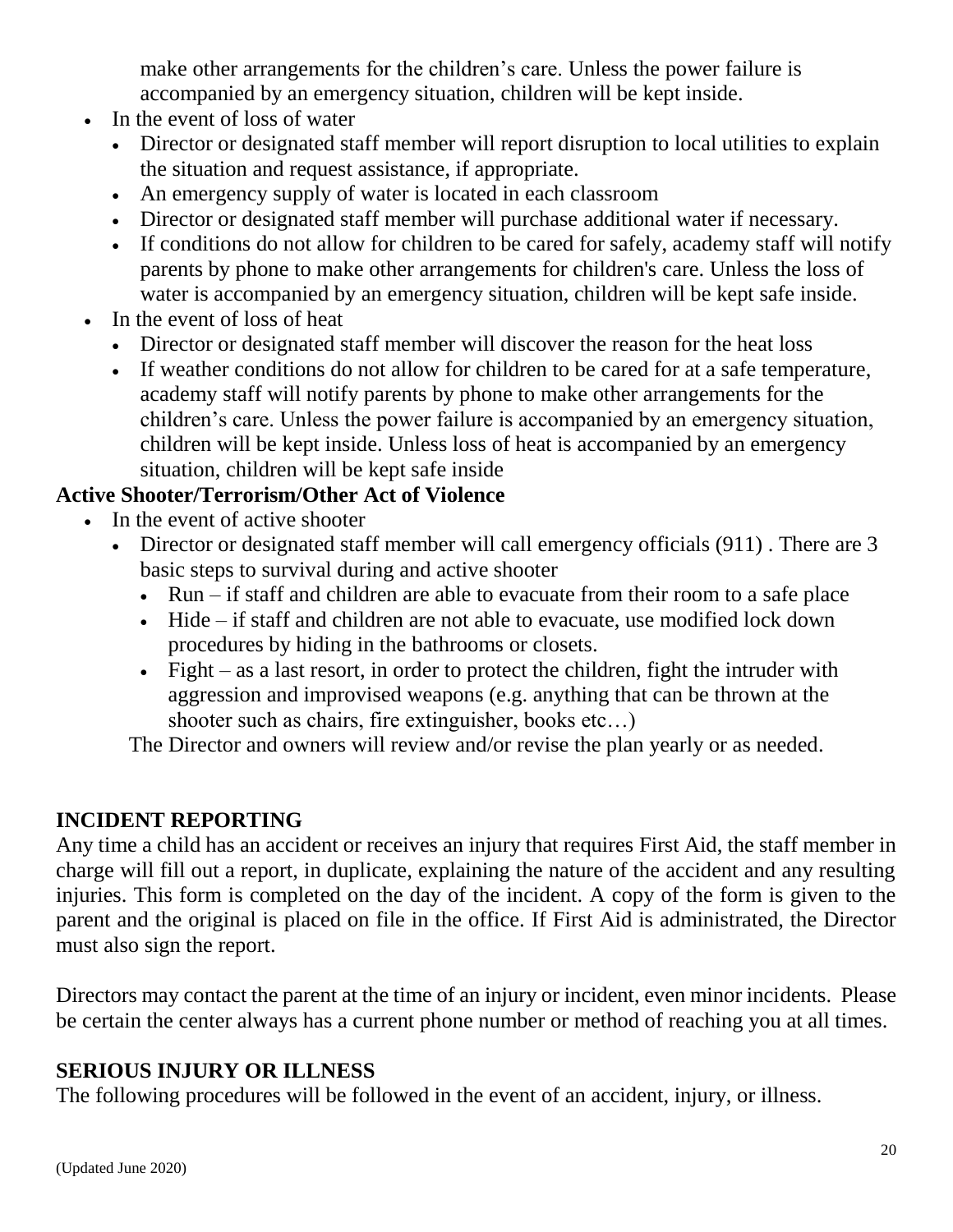1. The parent/guardian will be called immediately, and 911 when necessary.

2. If the parent/guardian is unavailable, the emergency contact listed on the Emergency Medical and Transportation Authorization form will be notified.

3. The physician or dentist listed on the Emergency Medical and Transportation Authorization form will be called for instructions.

4. The child and the child's health record will be taken by ambulance to the physician's office, clinic, or hospital of the child's parent's/guardian's choosing.

5. A copy of the incident report completed by the staff will be issued to the parent/guardian. The original report will be kept on file at the center.

\*Parents must arrive at the hospital no later than 15 minutes after the emergency vehicle transporting their child.

#### **TRANSPORTATION**

Youthland Academy will walk Schoolage children to and from Ethel M. Taylor School. Written permission from the parent(s) is on file at the Center for all children who are walked to and from school by staff. The center will not use vehicles to transport. The elementary school is one block away and two staff members will walk with the children. The staff members will have a " Walking Transportation" binder that will have all the necessary forms such as attendance records, permission slips, as well as a cell phone for emergency use, and a First Aid kit with any medication that a child requires while under the care of the center. Staff walking also hold current First Aid, CPR and Communicable Disease certifications.

In the event that your school age child is to be dropped off or picked up by public transportation, you must notify the Director if your child will be absent. In the event your child is scheduled to be at the center after school, but the child does not appear at the center, the Director will be notified immediately and the Director will notify the parent/guardian.

#### **CURRICULUM GUIDELINES FOR DEVELOPMENTALLY APPROPRIATE PRACTICE**

Our curriculum provides for all areas of a child's development including physical, social, emotional and cognitive. Curriculum planning is partially based on teacher's observations and recordings of each child's special needs, interests and developmental abilities. Classroom environments are designed for the children to learn through active exploration and interaction with adults, peers and materials. Learning activities and materials are concrete, real and relevant to the lives of children.

Each program provides for a wide range of developmental abilities and interests which are increased in difficulty and challenge as the children develop understanding and appropriate skills.

#### **GUIDANCE AND MANAGEMENT**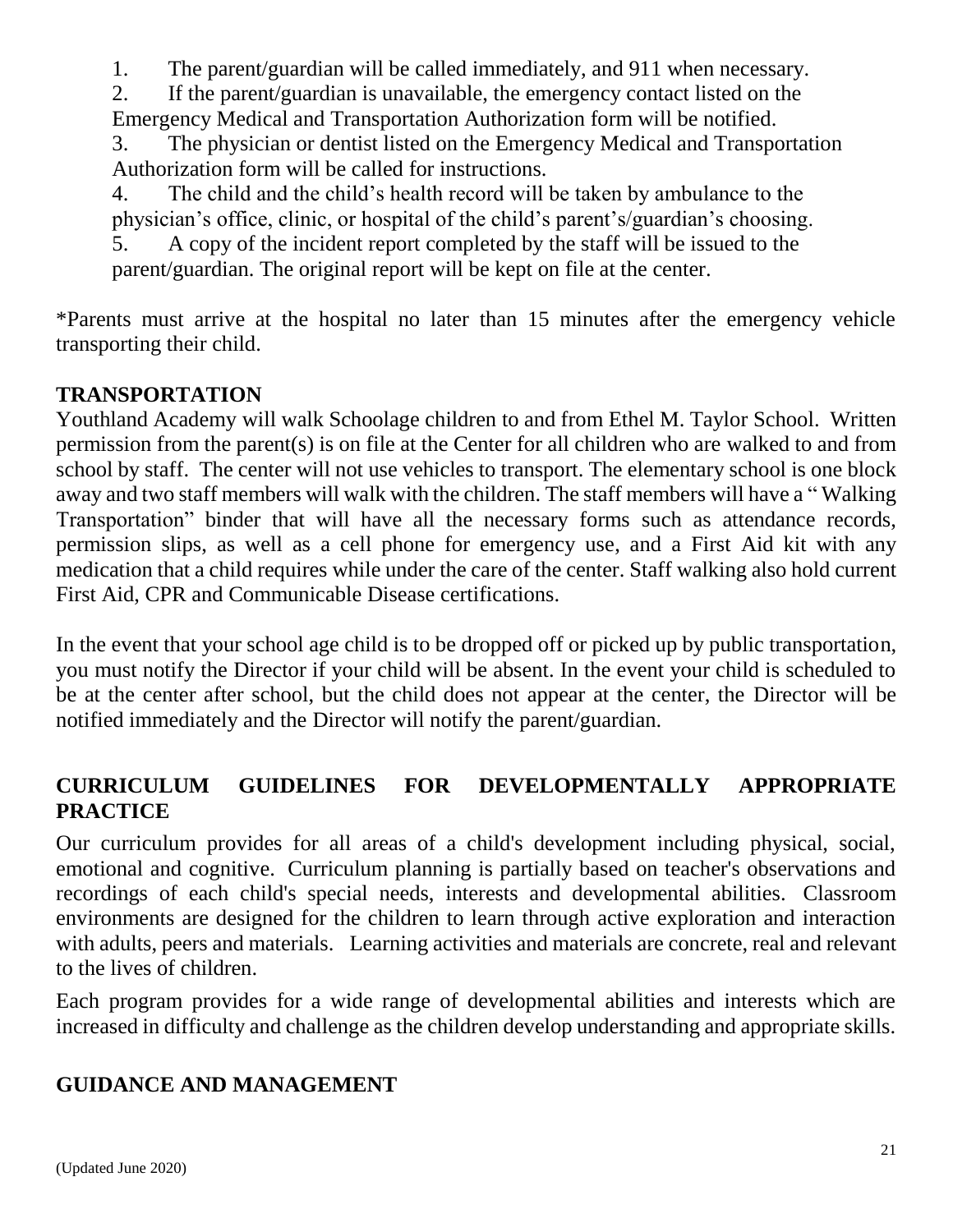Guidance and management applies to all employees of the center. Youthland Academy's philosophy for discipline is to create a positive atmosphere that emphasizes self-esteem, selfcontrol, and self-actualization. Our daily schedule is planned so that each child is given "choice time" to learn to take control over certain areas of his/her life. Our approach rewards positive behavior and ignores behavior we wish to discourage.

#### **Allowable Discipline Techniques**

- 1. Setting clear limits.
- 2. Redirecting to an appropriate activity.
- 3. Showing positive alternatives.
- 4. Modeling the desired behavior.
- 5. Reinforcing appropriate behavior.
- 6. Encouraging children to control their own behavior, cooperate with others and solve problems by talking.
- 7. Separation from situation, if used, shall not last more than one minute per each year of the child's age and shall not be used with infants. Upon the child's return to the activity, the provider shall review the reason for the separation and discuss the expected behavior with the child.
- 8. Holding a child for a short period of time, such as in a protective hug, so that the child may regain self-control.

#### **Prohibited Discipline Techniques**

- 1. Abuse, endanger of neglect of children, including shaking a baby.
- 2. Utilize cruel, harsh, unusual, or extreme techniques.
- 3. Utilize any form of corporal punishment.
- 4. Delegate children to manage or discipline other children.
- 5. Use physical restraints on a child.
- 6. Restrain a child by any means other than holding children for a short period of time, such as in a protective hug, so that the child may regain self-control.
	- a. Prone restraint of a child is prohibited. Prone restraint is defined as all items or measures used to limit or control the movement or normal function of any portion, or all of a child's body while the child is in a face-down position.
	- b. Prone restraints include physical or mechanical restraint.

Each child helps contribute to the rules for their class. Doing this allows each child to be aware of what is inappropriate behavior and to understand the consequences of their actions. Positive guidance methods are part of Youthland's philosophy for discipline. Positive directions are used to tell children what they *are* to do rather than focusing on what *not* to do, (i.e. "walk please" instead of "no running"). Redirecting the child to another activity and keeping the child's goals or interests in mind is another technique used. Words are the tools we use to teach and encourage problem solving skills between children. This enables them to make careful judgments, choose appropriate solutions and to understand the consequences of different choices. The last resort used would be a "thinking time," when a child might be given time to sit and determine a better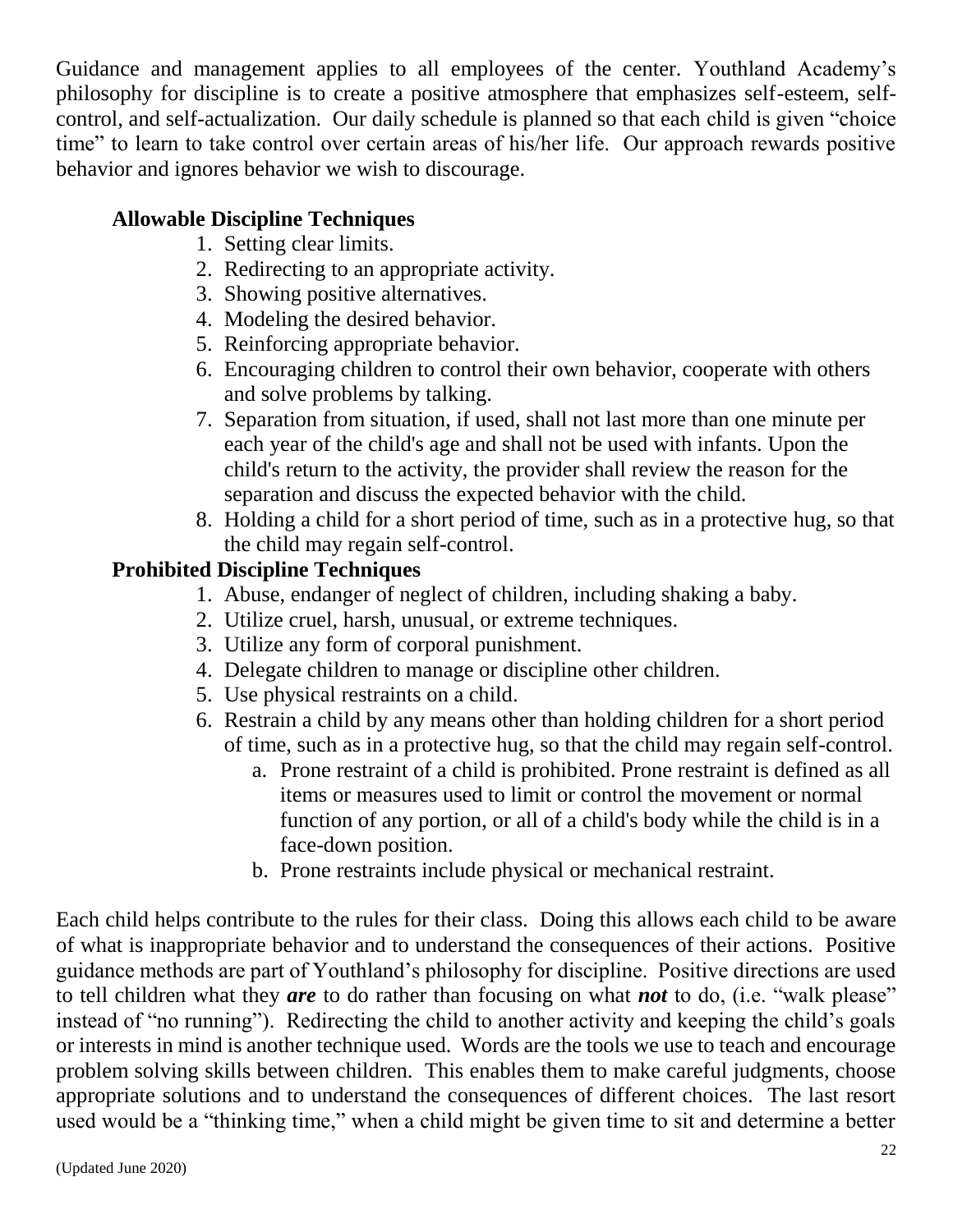choice of conduct for their actions. The maximum thinking time allowed is one minute per year of the child's age. All staff members are required to document excessive inappropriate behavior and turn it in to the Academy Director. If the inappropriate behavior continues, a meeting with the child's parents will be scheduled so that we can devise a plan to work as a team to eliminate behavior issues.

Physical or verbal punishment shall never be an accepted disciplinary procedure. Discipline shall not be administered for a child's failure to eat, toilet accidents or for not wanting to participate in certain activities. Techniques of discipline shall not humiliate, shame, or frighten a child. It is the purpose of the staff at YLA to provide a safe, healthy, and caring environment for each child. Through our discipline policies and procedures, we hope to teach each child to understand rules of safety and help them take ownership of their own behavior.

Youthland Academy believes open communication between the center and the parents is the best tool for conquering behavioral problems. The Academy has many resources to assist and aid parents in need, and feedback from the parent is the key to resolving behavioral situations. The Academy happily assists our parents in any way possible. However, if a situation is out of the control of our staff and Director, we reserve the right to discontinue care for any child. In the event there is a severe or continual problem with an individual child, he/she may be asked to leave the Academy for his/her own welfare and that of the other children.

#### **BITING**

Biting is a typical and often common problem amongst toddler aged children in a childcare setting. Youthland provides detailed and comprehensive training to our staff in how to prevent and reduce biting incidents in the classroom. When biting occurs, written documentation is sent home with the offending child's parents. An incident report is provided to the injured child. Under no circumstance will names be given to either family. In the event a child continues to bite without showing signs of progress, the Director may suspend him or her from the Academy until the problem is under control.

#### **MEALS AND SNACKS**

The Academy serves breakfast, lunch, and afternoon snack. Students enrolled for full days receive breakfast, lunch, and snack.

A noon meal consisting of one third of the recommended daily allowances of vitamins and foods from each of the four food groups will be served. The children usually eat family style with their teacher and may eat as much as they want. We offer the children each entrée and we encourage them to try all foods served that day. Weekly menus are posted in the kitchen and on the Parent's Board as you enter the Academy. Any substitutions will be noted as they occur by the cook directly on the menu.

The Academy's policy on food preparation does not permit parents to provide food for their children's lunch or snacks. Any diet eliminating the use of any one of the four food groups or dietary allowances as required by Child Care Licensing must be written, signed, and dated by the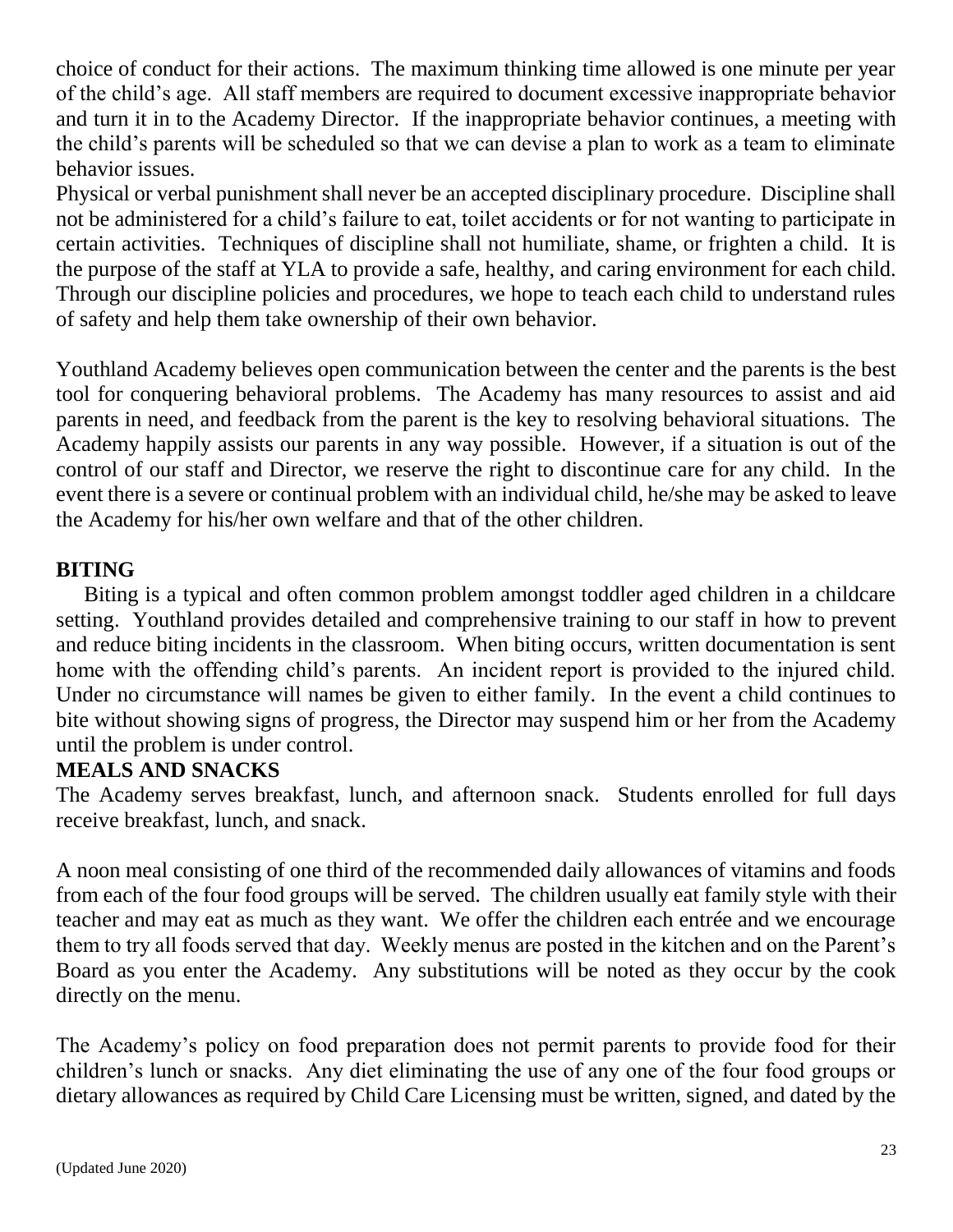child's attending physician. The parent is responsible for any substitute items. The Resource Room will be available for breast-feeding mothers.

Youthland is committed to providing children healthy choices. Our commitment to our families addresses and promotes good health at an early age. We substitute foods including white flour with those containing whole wheat or whole grain, fresh fruits in place of canned fruits, 100 % fruit juices rather than juice "cocktail" etc. A detailed list of our menus and ingredients can be seen at your participating Youthland locations.

#### **ILLNESS AND COMMUNICABLE DISEASES**

#### **To prevent the spread of communicable diseases, Youthland requires that all adults and children wash and/or sanitize their hands upon entering the facility.**

Please notify the Academy by 9:30 a.m. if your child will be absent. Under no circumstances will we accept a child who is ill. Please be sure to check your child each morning before sending him or her to the center.

Staff members are trained by a registered nurse or by the Red Cross to recognize of the signs and symptoms of illness and communicable diseases. All YLA Teachers are trained by their Directors in the proper methods of hand washing and disinfecting after diaper changes. (All staff members trained in recognition of the symptoms of illness and in hand washing procedures are listed by each phone). We monitor children and their behavior for signs of illness throughout the day. You will be contacted immediately if your child becomes ill while under our care. Please be sure you have made provisions for your child to be picked up in the event such illness should occur. Your child must be picked up from the center within 30 minutes of notification of the illness, or a late fee will apply.

Because we are concerned with the health and safety of all the children, **it is extremely important for you to notify the center immediately of all contagious diseases your child contracts other than the common cold.** *We must abide by state and health department restrictions and policies on return-to-school guidelines. Youthland Academy will not be held liable for lost wages or fees incurred in the event a child is unable to return to the center due to restrictions imposed upon us by the health department in the event a communicable disease has been identified.*

Any child identified with the symptoms listed below will be isolated from the other children, within sight and hearing of staff member. The child will wait on a cot in the Director's office until the parent or guardian arrives. The cot will then be cleaned and sanitized after use. An ill child must be picked up immediately; dismissal procedures for a sick child will be the same as the procedures as listed in the departure policy. Return to care policies shall apply as directed below.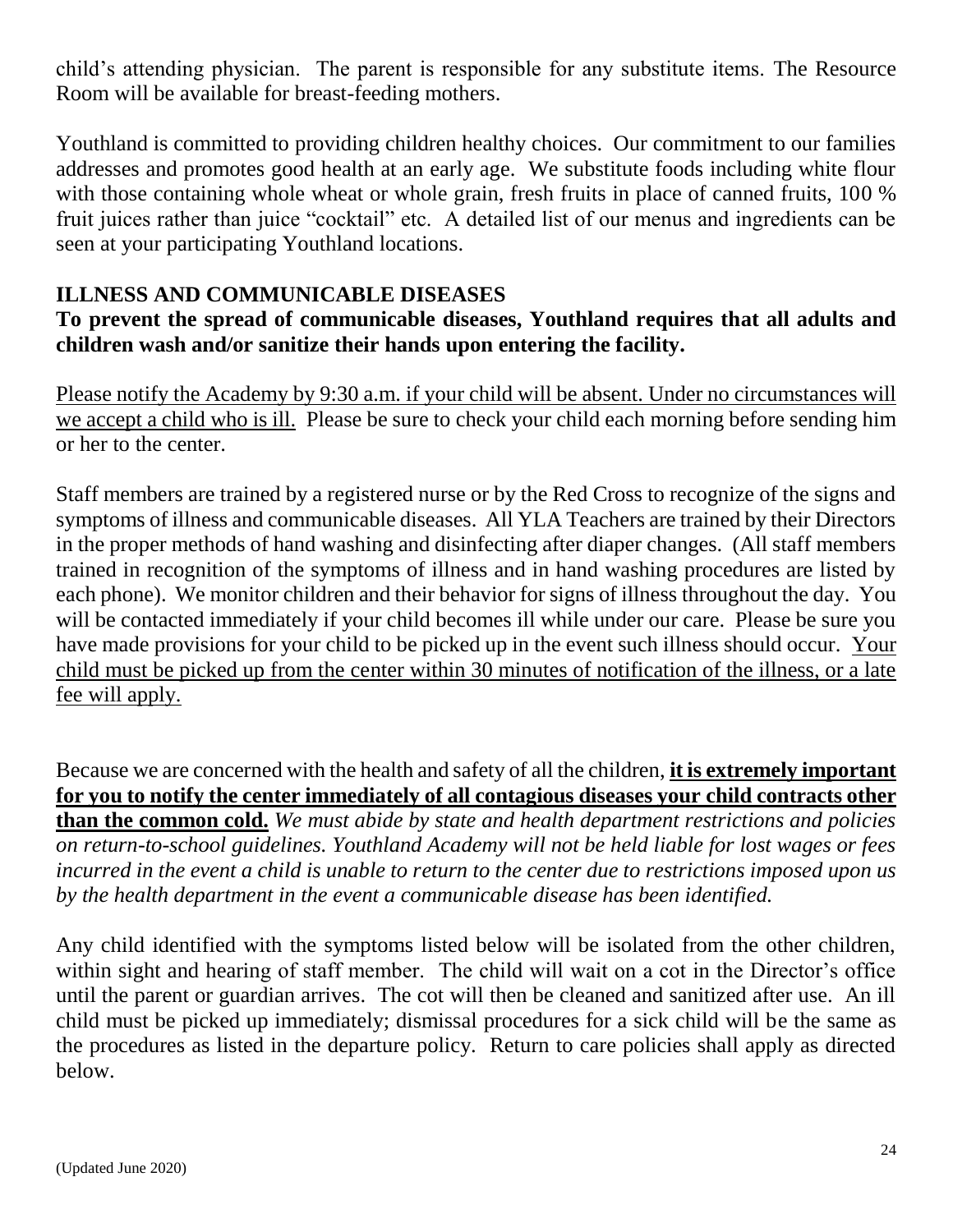- Temperature. One hundred one degrees (101) Fahrenheit or higher in combination with any other sign or symptom of illness. Fever must return to normal for 24 hours before returning to care without the assistance of medication (ie. Tylenol/Advil). Call the doctor if your child suddenly develops a rash, especially if it is accompanied by a fever, sore throat, or swollen glands, as this may be a sign of scarlet fever. This is especially important if your child has any of the symptoms of strep throat, or if someone in your family or in your child's school has recently had a strep infection.
- Diarrhea. (three or more abnormally loose stools within a twenty-four hour period). Your child may return to care after 24 hours without loose stools. In the event of a rotovirus diagnosis, please provide release from your physician before returning to care. In the event of a shigella case, parents may be required to exclude their child from class until diarrhea has ceased and the child has two stools that have tested negative for the bacteria. A release from the physician or health department may be required.
- Severe coughing. Cough which causes the child to become red or blue in the face or to make a whooping sound as well as difficult or rapid breathing. Return to care when free of symptoms or with a physician's written approval.
- Ringworm. A common skin infection which takes different forms depending on the part of the body infected. It is very contagious, so if you believe your child has ringworm, please see your healthcare provider immediately. Return to care 24 hours after treatment has begun. *A release from your physician must be provided*.
- Yellowish skin or eyes. Return to care when free of symptoms or with a physician's written approval.
- Pink eye. Redness of the eye or eyelid, thick and purulent (pus) discharge, matted eyelashes, burning, itching or eye pain. Return to care 24 hours after treatment has begun and a release from your physician is provided.
- Untreated infected skin patches, unusual spots or rashes. Return to care when free of symptoms or with a physician's written approval.
- Unusually dark urine and/or gray or white stool. Return to care when free of symptoms or with a physician's written approval.
- Stiff neck with an elevated temperature. See your healthcare provider immediately. Return to care when free of symptoms or with a physician's written approval.
- Evidence of untreated lice, scabies, or other parasitic infestations. Return to care no sooner than 24 hours after treatment is begun. In the event of lice, your child must be "nit free" before being allowed back to care. Upon return, the child must check in with the staff each morning for 4-8 days for a quick recheck in order to prevent recurrence. To assure effective treatment, please check previously treated children for evidence of new infection daily for ten (10) days after treatment. It is recommended you repeat the treatment seven (7) to ten (10) days after initial infestation.
- Sore throat or difficulty in swallowing. In the event of a strep throat diagnosis, your child must be fever free for at least 24 hours, and on an antibiotic for a full 24 hours before returning to care.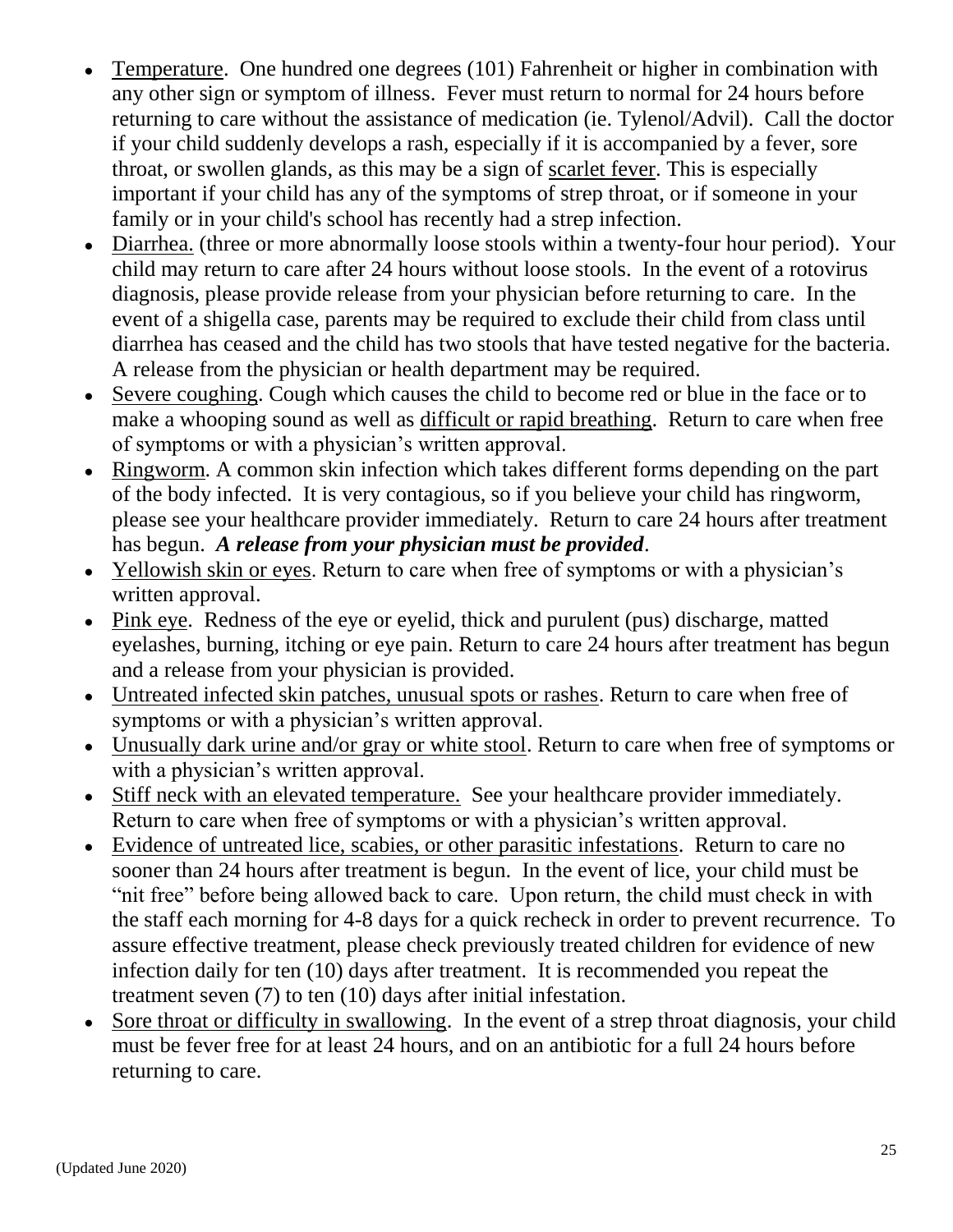- Vomiting. Vomiting more than one time or when accompanied by any other sign or symptom of illness. May return to care after 24 hours without vomiting or other signs of illness.
- Hand-foot-mouth disease. Hand-foot-mouth disease is a common childhood illness featuring mouth sores, [fever](http://www.drgreene.com/21_832.html), and a [rash](http://www.drgreene.com/54_21.html). Often, the first thing parents notice is their children's decreased appetite for solids. Children may also have a fever and a sore throat. A day or two later, many children develop sores in the mouth. They begin as small [red](http://www.drgreene.com/21_367.html) [spots](http://www.drgreene.com/21_367.html) [on](http://www.drgreene.com/21_367.html) [the](http://www.drgreene.com/21_367.html) [tongue](http://www.drgreene.com/21_367.html), gums, or mucous membranes. They may blister or form ulcers. A skin rash may also develop over a day or two, with flat or raised red spots. Unlike with many rashes, the spots are often found on the palms and soles. Symptoms and recovery time may vary, so please speak to your Director before returning to care.
- Fifth's Disease. Especially common in kids between the ages of 5 and 15, fifth disease typically produces a distinctive red rash on the face that makes the child appear to have a "slapped cheek." The rash then spreads to the trunk, arms, and legs. Fifth disease is a viral illness. Recovery time may vary, so please see your child's physician and speak to your Director before returning to care.

If you have additional questions concerning symptoms of illnesses, a complete "Child Day Care Center Communicable Disease Chart" is posted in the Office.

All parents will be notified of a contagious disease by written notice on the "Parent Board". A mildly ill child (minor cold, not exhibiting any of the listed symptoms or discharge) will be permitted to stay in the class and will be closely monitored by the teacher for any communicable disease symptoms to develop.

Your child will be readmitted to Youthland Academy after the signs and/or symptoms of any communicable disease are not present for a period of twenty-four hours unless otherwise indicated by a physician's instructions.

Staff members exhibiting any of the signs of symptoms of communicable disease will be excused from job responsibilities and may not be permitted to return to work without a physician stating that they are free of communicable disease.

#### **MEDICATION**

When a medication, food supplement, or modified diet is requested by a parent, it must be approved by the Director and follow these guidelines:

- 1) Prescription medication must be accompanied by written instructions from a physician and/or written instructions from the parent. It must be presented in the original prescription container with label intact.
- 2) Any fever-reducing medications that do not contain aspirin, or cough/cold medications that do not contain codeine, may be given for no longer than three days. These items must be in the original container and accompanied by written instructions from the parent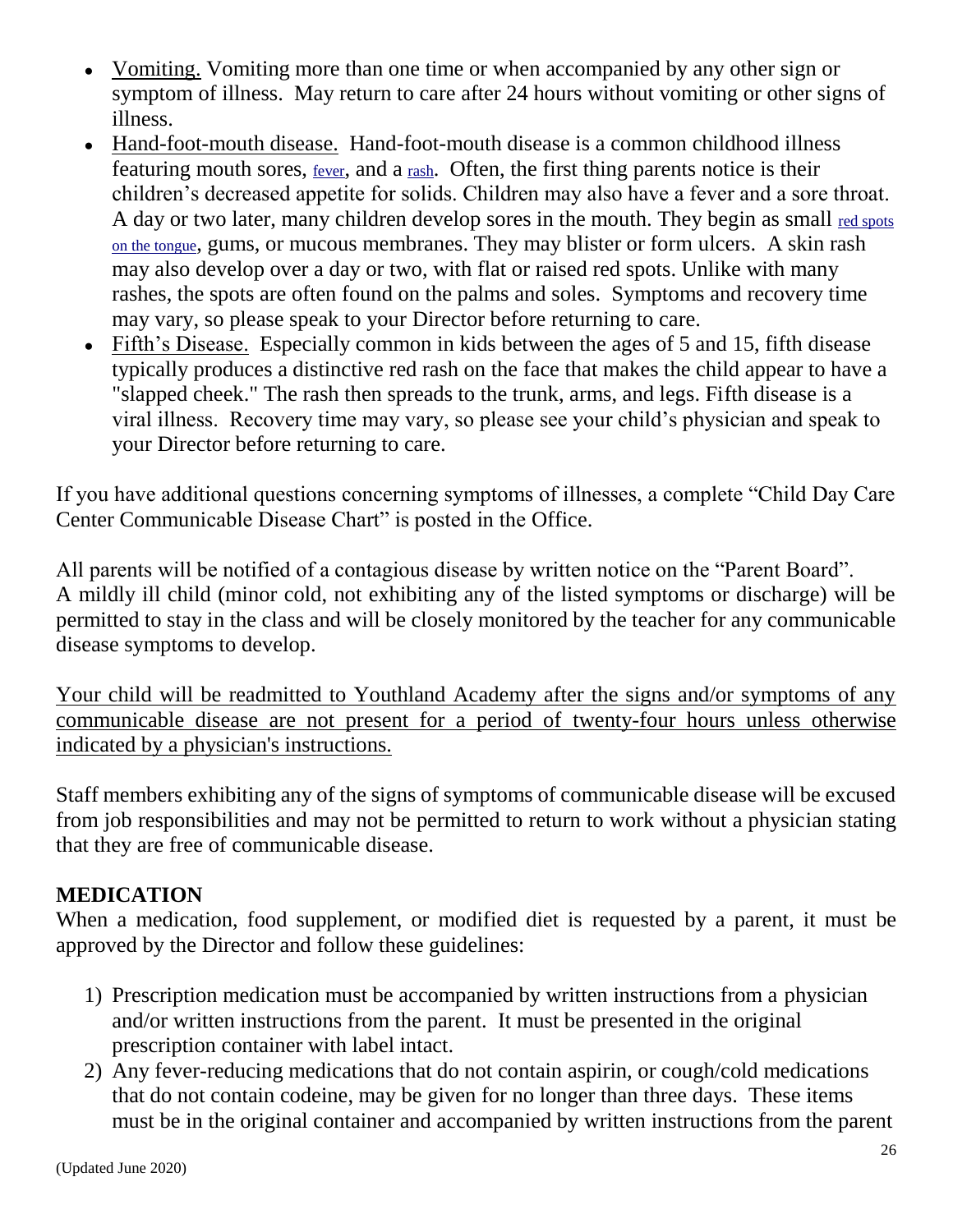describing the dosage and the times of administration. Written instructions from the parent may not exceed the manufacturer's recommended dosages.

- 3) Any non-prescription topical lotions, creams or ointments, and lip balm may be administered with written instructions from the parent for no longer than three months. When used for skin irritations, the ointment, lotions, or creams shall be administered for no longer than fourteen (14) consecutive days at any one time. All topical lotions, including lip balm, are required to be checked into the office. Schoolage children will be permitted to apply topical lotion and/or lip balm themselves with the supervision of staff.
- 4) All medications must be hand delivered to the Office along with the completed paperwork

Youthland Academy advises all children with medications to arrive 10 minutes early to ensure all necessary medication forms are properly filled out. If a parent leaves medication and fails to correctly fill out the forms, YLA will not administer the medication.

#### **ALL MEDICATIONS MUST BE CHECKED IN WITH THE DIRECTOR. DO NOT LEAVE ANY MEDICATION IN DIAPER BAGS OR CUBBIES. SCHOOL AGE CHILDREN ARE NOT PERMITTED TO CARRY THEIR MEDICATION WITH THEM; IT MUST BE GIVEN TO THE DIRECTOR.**

#### **DAILY BEHAVIOR CHARTS**

It is the goal of Youthland Academy and its staff to keep the parents informed of each child's daily behavior. "Daily Behavior Charts" for each group are posted each day in the appropriate classroom area. You may check your child's report by looking at the posted form when you pick your child up. For example:

| Child's Name | Health | Lunch | <b>Snacks</b> | Rest   |
|--------------|--------|-------|---------------|--------|
| Mary Smith   | Great  | Yes.  | Yes.          | 1 hour |

All parents of children in the infant, ones, and toddler classes receive individually written "Baby Grams" each day. "Baby Grams" detail the child's entire day, including; feeding times and amounts, detailed diaper changes, and napping times. "Baby Grams" also inform the parents of special activities of that day.

#### **OUTDOOR PLAY**

It is the policy of Youthland Academy to incorporate as much outdoor time as possible in our daily programs. If a parent does not wish their child to go out on a specific day, you must sign the "Outside Play" sheet for your child's class. These sheets are located on the main "Parent Board". We cannot honor any long-term or ongoing refusal of outdoor play without a written statement from a doctor. Children are required to go outside at least once a day (weather permitting), unless they have written approval by a physician. **Youthland will not reimburse for clothing that is damaged on the playground and recommends that parents dress children in appropriate play clothes, which may become wet or dirty.** If the child is unable to follow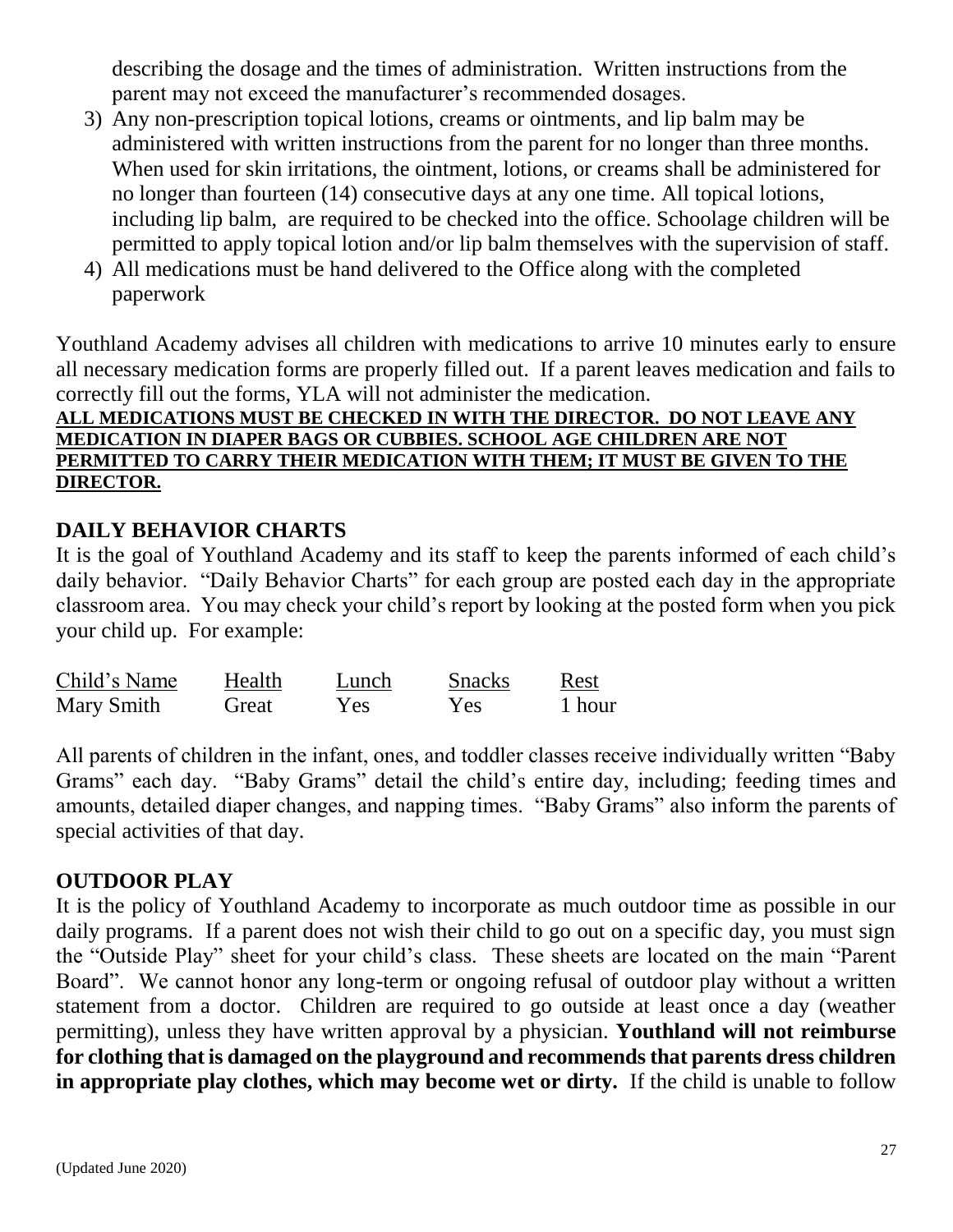the day's scheduled activities, the parent may need to consider whether attendance that day is in the best interest of the child.

Since the children play outside, we recommend they dress appropriately for the anticipated weather. This includes sweater, coats, comfortable shoes and socks, (**sandals and flip flops are not permitted),** hats, gloves, and boots. Please be certain there is a change of clothes at the facility at all times in order to accommodate children who may be wet or dirty after playing outside.

Youthland Academy's policy states that children will not be taken outdoors in extreme cold/heat conditions, below 25 degrees or over 90 degrees. During heat advisories, children will only be taken outdoors in the early morning or evening hours. The facility may provide water sprinklers for the children during hot weather. The staff and students will not participate in any water activity where they are fully immersed. Parents will be notified and written permission requested when we have "Water Days". On days that children are not permitted outdoors due to weather or safety conditions, (such as tornado watch or warning, lightening or other dangerous weather conditions) or any situation which would threaten the children's personal safety, the children will participate in indoor large muscle play. (i.e. games, parachute play, music & movement activities, etc.)

#### **CHANGE OF CLOTHING**

Upon enrollment, each child is to have a plastic shoe box containing two complete changes of clothing at the Academy. Whenever a child is sent home with soiled clothing, parents must check the box and replace the clothing for the following day. Replacement clothes should be sent in a marked bag. If the Academy provides clothing for a child, we ask that the garments be replaced as soon as possible.

It is the policy of YLA not to wash the children's clothing. If a change of clothing is unavailable, the parent will be contacted. If a change of clothing is necessary for a child but is unavailable, the parent will be called to immediately provide a replacement. In order to avoid this inconvenience we recommend parents constantly monitor the child's cubby.

#### **CUBBIES**

Each child is assigned a cubby in or near his/her classroom area. Parents should clear their child's cubby daily. Any items left will be placed in the "Lost and Found" box. Any spare clothing labeled with a child's name will be kept in the plastic shoe box in the child's cubby.

#### **LOST AND FOUND**

Any clothing articles or blankets found in the center are placed in the "Lost and Found" box. Any clothing not claimed within a reasonable amount of time is donated to charity.

#### **SHOW-N-TELL**

Only on Fridays may children bring a toy or an interesting object to the Academy. If possible, please choose an item that follows the theme of the week. This item will be shared with the class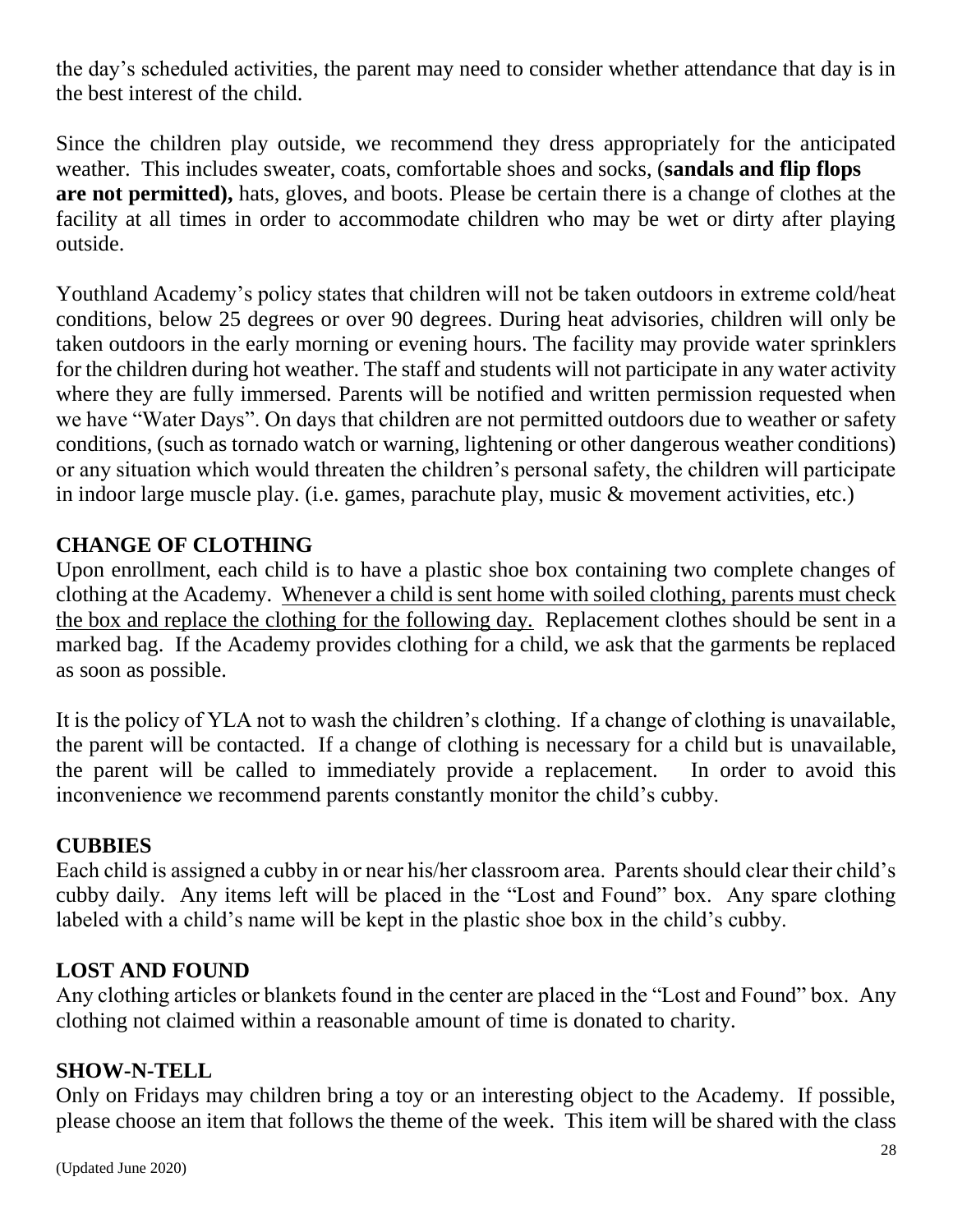during the time designated for "Show-n-Tell". All "Show-n-Tell" items must be labeled and placed in the designated box. This is the only time children are permitted to bring toys from home to the Center. There are no exceptions to this rule.

#### **NAP TIME**

Each child is provided an individually assigned crib or cot during the daily rest time. A child is never required to sleep, but a quiet time is scheduled after lunch. At this time children are encouraged to relax, look at books, or sleep. Because Youthland participates in a "nap time program," the children are expected to remain on their cots to rest and sleep as part of their daily schedule.

Please inform the Center Director if a nap toy, blanket, or pillow is required for security by the child. All napping articles must go home for laundering at the end of each week. Quiet, easy listening music is played to soothe and quiet the children. Back rubs are also a favorite of the children at nap time.

#### **UPDATES TO THE PARENT HANDBOOK:**

This parent handbook is updated each spring. The handbook will be posted on our website at [www.youthlandacademy.com](http://www.youthlandacademy.com/) and copies will be available at the center. It is the responsibility of the parent to check for updates. If major policy changes are made to the handbook any other time in the year, the center Director will make copies or flyers noting the policy change available to all parents.

#### **NEWSLETTERS, UPDATES & DAILY COMMUNICATIONS:**

To keep our parents and students well acquainted with our center activities, Youthland Academy issues a monthly newsletter for our students and parents. Copies are available during the first week of the month. The newsletter is an effective tool to communicate with our parents many Academy happenings, field trips, parties, guest speakers, and lots of "great gossip." Some centers issue weekly classroom newsletters.

#### **WEBSITE**

Please visit our website regularly at [www.youthlandacademy.com](http://www.youthlandacademy.com/). The website describes in detail our curriculum, news and events, menus, franchise information and more. There is also an option to contact the corporate office. Youthland encourages parent and staff feedback as well as comments and suggestions. Delays and closings of any of our locations will also be posted on the website.

#### **CAMERAS**

Many of our Academies have camera surveillance systems. The center Director has a monitor in the office where she can view all classrooms throughout the building. Members of the Youthland Corporate team also monitor the classrooms. The cameras are in place for the safety of the children as well as the staff. Due to privacy concerns of all children in our care, parents are not allowed to view footage.

#### **CHANGE OF ADDRESS, HOME/OFFICE PHONE NUMBERS**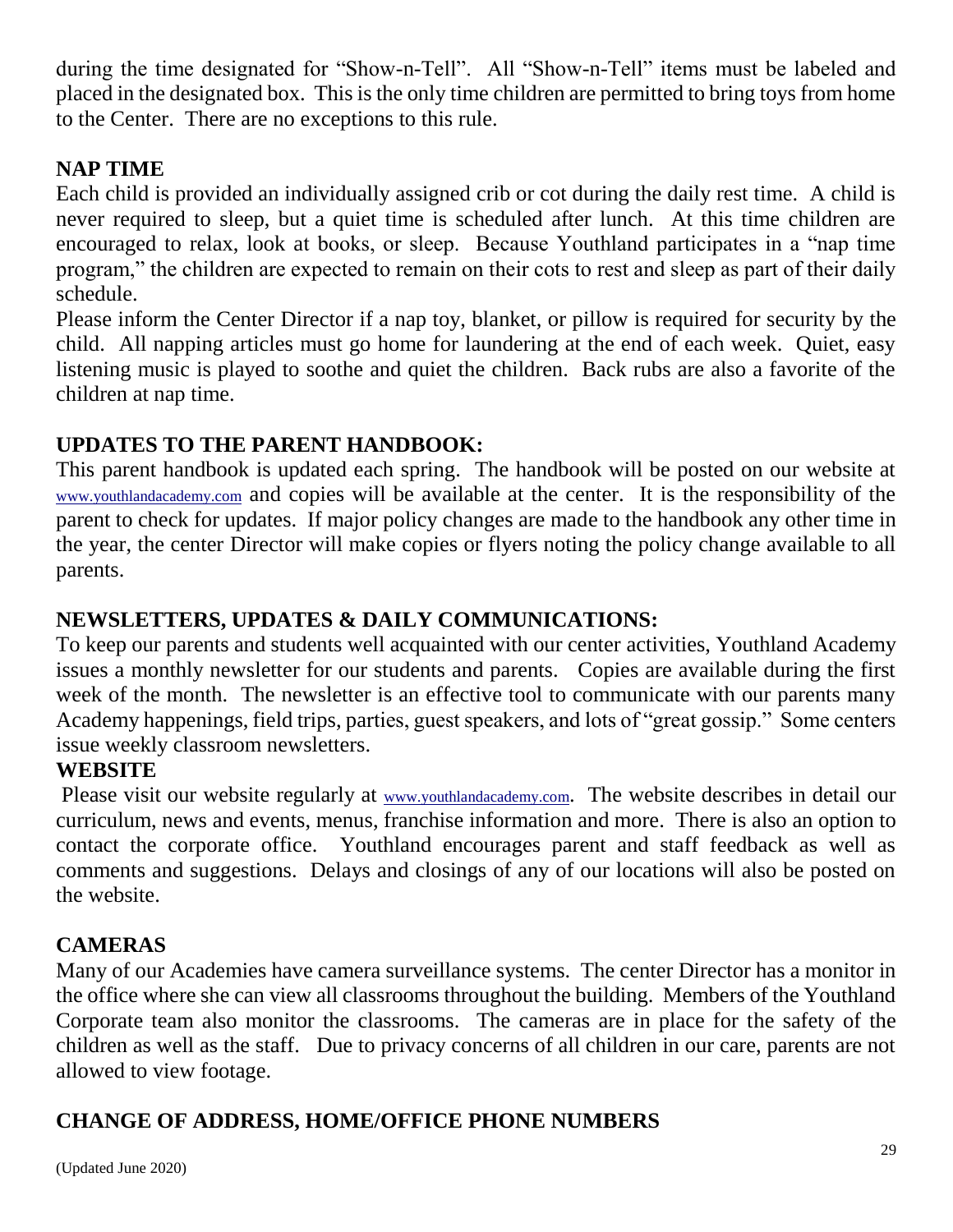Parents must submit any changes of work or home addresses and/or phone numbers **in writing** as soon as they occur. This is extremely important for the safety and well being of the children. This also applies to emergency contact number and physician information. The Center asks each parent to update enrollment records annually.

#### **PAYMENT OF CHILD CARE FEES**

Upon enrollment, a deposit of one week's child care tuition is required along with a nonrefundable registration fee of \$100. This deposit will be used for the last week of child care, provided a written two week notification of withdrawal is given to the Academy Director.

#### **Child care fees must be paid in full on Monday for each week of child care. Fees not paid in full on Monday are subject to a \$25.00 late fee or termination of services.**

**TUITION RATES (**See the Director for Part Time availability and rates)

| <b>Infants</b>                 | \$245 per week |
|--------------------------------|----------------|
| Toddlers                       | \$190 per week |
| Preschool/Pre-Kindergarten     | \$176 per week |
| $\frac{1}{2}$ Day Kindergarten | \$140 per week |
| Schoolage:                     |                |
| Full Time (Summer)             | \$176 per week |
| AM Only                        | \$80 per week  |
| PM Only                        | \$80 per week  |
| Before & After School          | \$100 per week |

Checks, money orders, major credit cards and cash are acceptable methods of payment. Cash payments must be placed in a sealed envelope noting the name of child, date, and the amount paid on the outside of the envelope. All payments must be placed in the safe located outside the Director's office. Cash receipts will be given within 48 hours of payment; however, parents paying cash should request a receipt at the time of payment. Youthland Academy will not accept responsibility for unmarked payments or payments that are not properly deposited in the noted areas for payment collection. A receipt for all other payment types is given upon request.

#### **Deposits are picked up bi-weekly by a bonded courier service. Place your tuition payment directly in the safe. Do not hand checks or cash payments to any employee at the center. Receipts for all cash payments will be sent back to your center.**

There is a \$35.00 fee for each returned check. If a check returns to the Center for NSF or on a closed account, a six (6) month period must pass before a check will again be considered as an acceptable form of payment. There is a \$25.00 late charge for all payments made after Tuesday, unless other arrangements have been pre-approved with the Director or Corporate Office. A late fee of \$25.00 is assessed for all payments made after Friday, **NO EXCEPTIONS.**

#### (Updated June 2020)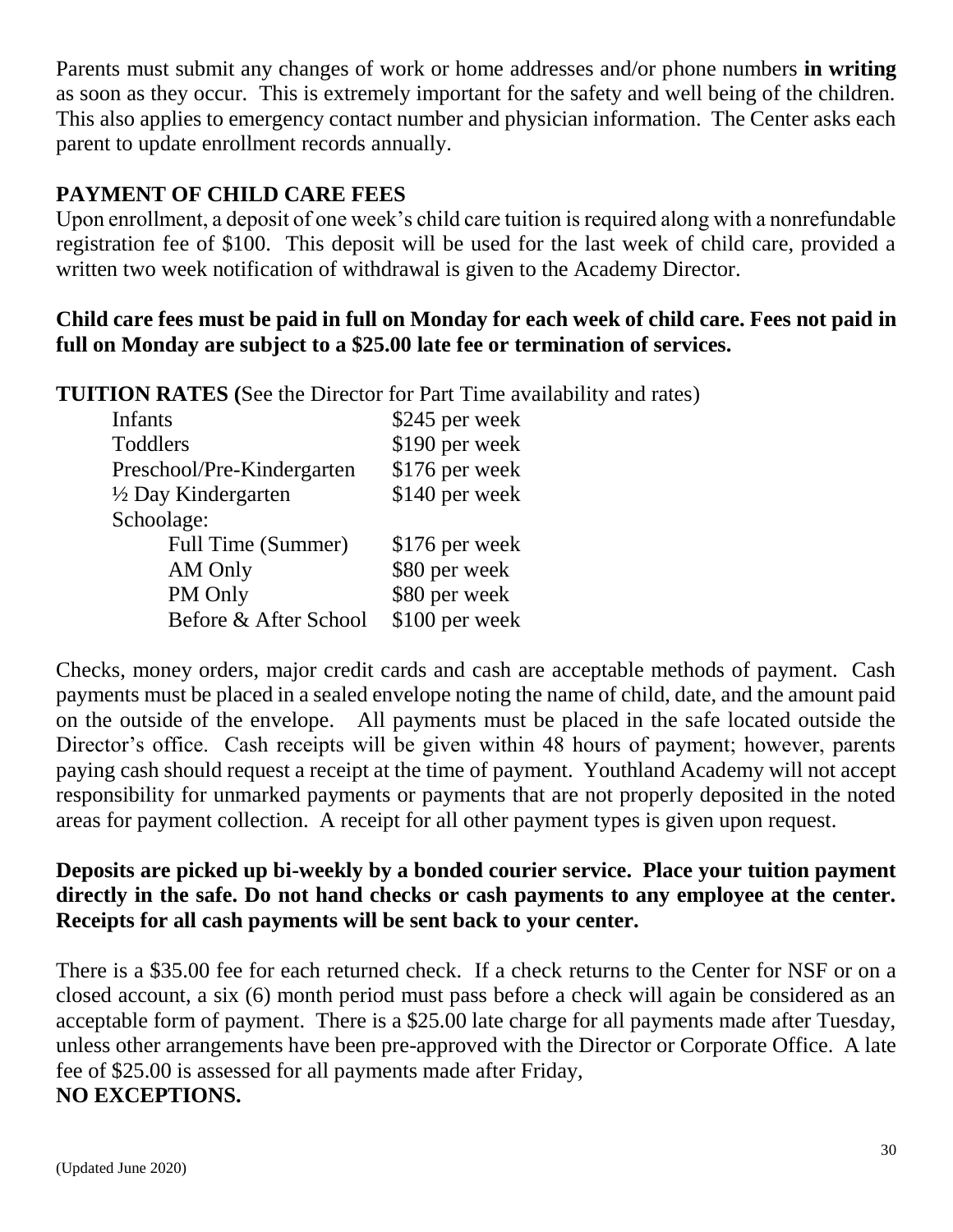Any parent who withdraws from the Center with a delinquent payment is sent to Youthland Academy's collection agency. **NO EXCEPTIONS.**

No refunds are given for services rendered. A reimbursement may only be issued for overpayment of services. Any parent who withdraws a child and has prepaid tuition may receive a reimbursement with a minimum one week written notice to the center.

A late dismissal charge is enforced for all children picked up after closing time. This fee will not be waived under any circumstances. The charge is \$1.00 per minute per child, for each minute after closing time. This charge must be paid directly to the center Teacher(s) who stayed after hours to supervise the child/ren.

It is the goal of Youthland Academy to provide the highest quality of care at an affordable cost to our parents. As the cost of living rises each year, unfortunately child care fees increase as well. Youthland's rates traditionally increase once a year in the fall, and notices of the event are given weeks in advance. YLA recommends parents plan ahead and anticipate a 4% - 7% rate increase each fall, every year. The Academy ensures parents that our rates are always the most competitive in the area.

Refunds are not given for absence. In order to hold a child's place at the Academy fees must be paid in a timely fashion.

#### **HOLIDAYS AND VACATIONS**

The following legal holidays are observed by the Academy; **New Year's Day, Memorial Day, Independence Day, Labor Day, Thanksgiving, and Christmas**. **The Academy is closed but there are no discounts for the fees on these days.** If a holiday should fall during a weekend, the Academy will announce whether the Friday before or the Monday after will be honored in its place.

Vacations from the Academy are available. Each family is entitled to two weeks of vacation per year of enrollment. This is applicable only after a child has been enrolled for at least six months. If the enrollment is less than six months, there is no vacation time allotted towards child care fees. Vacation days may only be taken in weekly increments and may not be used without one week prior written notification to the Academy.

For any additional questions concerning Youthland Academy vacation policy, please feel free to speak to your center's Director.

#### **WITHDRAWAL POLICY**

Youthland Academy requests a minimum of a one week notice in writing prior to withdrawing a child. Together, the Academy and the parents can use this time to collect the child's belongings, zero out your accounts and receive necessary tax filing information. It also gives each child an opportunity to say goodbye to his or her teacher and friends. Following withdrawal, all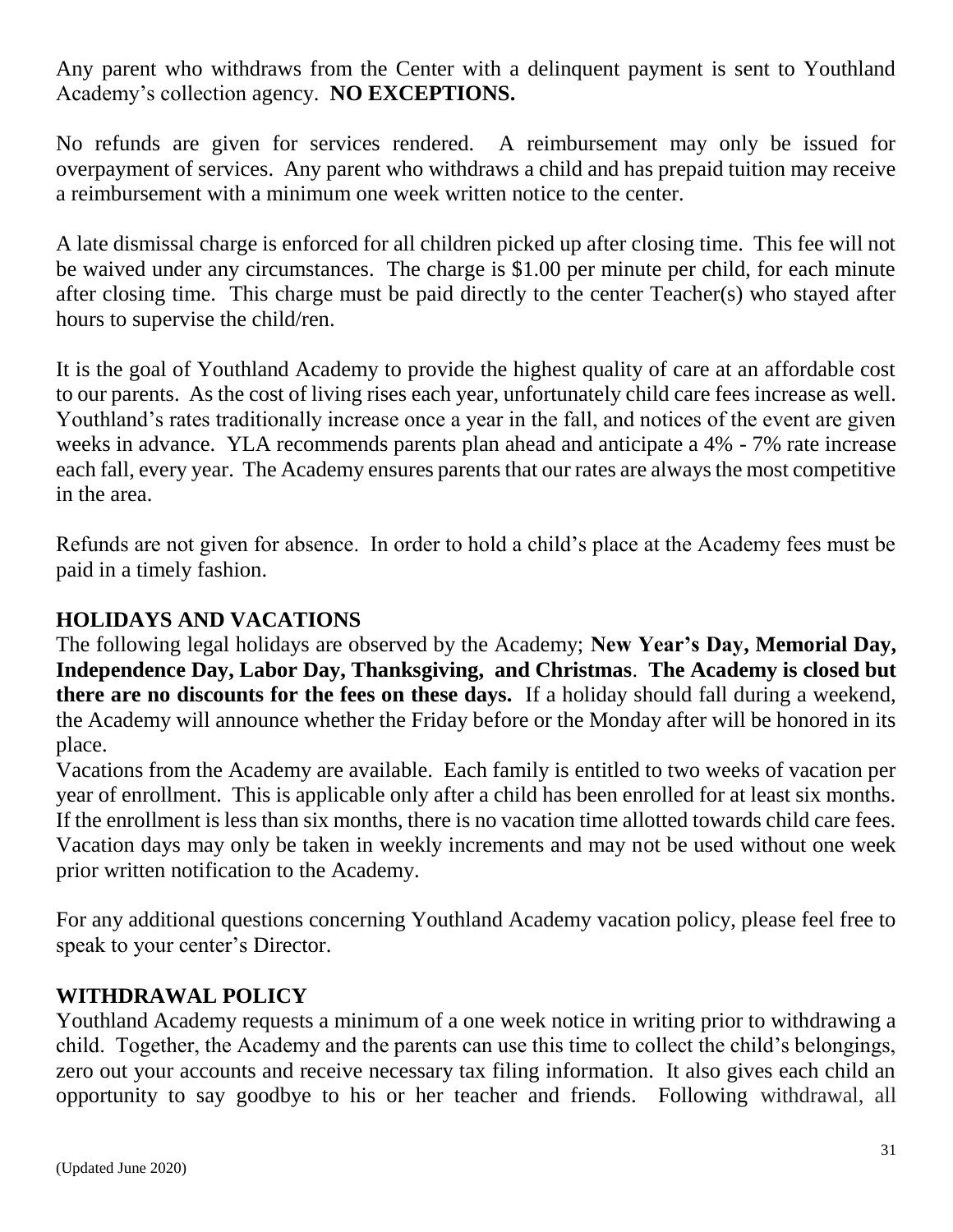belongings and personal effects must be removed from the center within one week or they will be donated to charity.

#### **DELINQUENT TUITION**

Youthland Academy will give parents a minimum of two (2) notices regarding unpaid tuition. If any parent refuses to acknowledge or respond to these notices, Youthland Academy will not continue to provide services until the balance is resolved.

#### **TAP TIME AND ATTENDANCE PROGRAM**

If you forget to tap your child or children in or out for the day, the Director can go into the system and make the correction. However, please note, if there are more than 10 corrections on your account for the month, a \$50 fee will be applied to your account.

#### **PARENT PARTICIPATION POLICY**

The Director is available to assist parents and employees with problems related to the childcare center. If he/she is unable to assist you, then you will be directed to the appropriate person/agency where you may be able to receive further assistance.

The Academy encourages parents to participate in the center's programs as often as possible. Notices will occasionally be posted or sent home requesting the participation in specific activities such as field trips, parties, special events. Our facility has an open door policy and your unannounced visits are welcomed and encouraged.

Youthland Academy holds two Parent-Teacher Conferences per school year. The dates and times of the conferences will be announced and posted in the facility. You will be asked to join your child's teacher to discuss your child's care and development and to exchange information about the program. Your child's teacher will conduct two formal assessments each year on children enrolled in our program. Assessments are conducted in the Fall and Spring of each year. The assessments will be kept confidential and only shared with the parent. If you are unable to attend a conference, a phone conference may be available. If you would like to request a conference with your child's teacher and/or the Director, other than those regularly scheduled, you may do so by speaking with the Director.

#### **DAILY SCHEDULE / DAILY ROUTINE** INFANTS (6 WEEKS TO 18 MONTHS)

In the infants' room a "T.L.C." individual approach is stressed. This means that each infant's "at home schedule" is followed by our infant care providers. As each baby grows, Youthland adjusts their schedule to that of the baby's. Each baby is cuddled and loved as they are bottle fed in the child care provider's arms. We know how important that is to a child's development.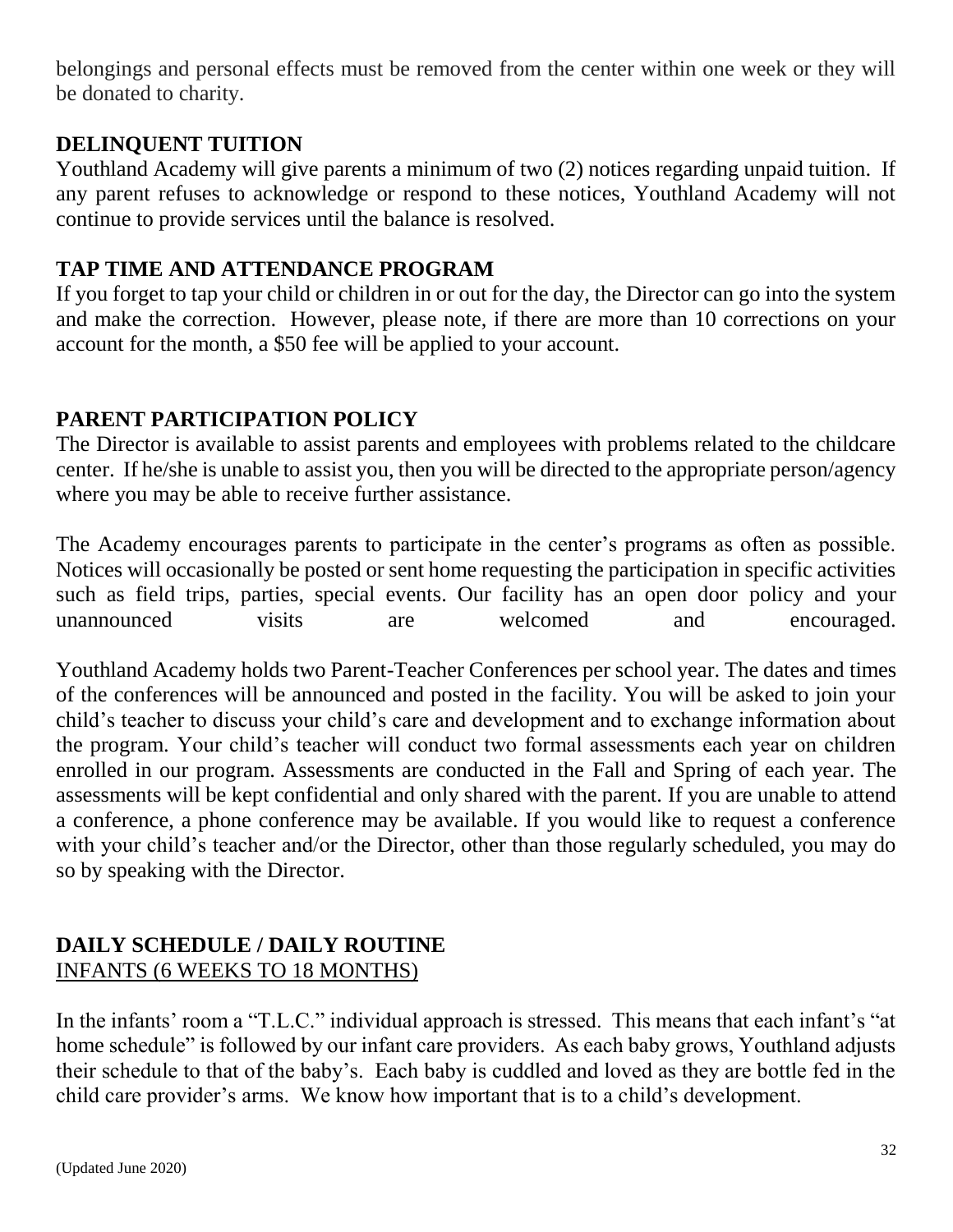The Resource Room is available for breastfeeding mothers to nurse or pump.

Each baby has their own crib which parents are welcome to personalize and make like home. Parents are provided with a storage bin in which to store extra clothes, diapers, and wipes. The Teachers at Youthland Academy sterilize toys, equipment, and bedding on a daily basis to prevent the spread of germs. They are also trained in Youthland's elaborate diaper changing procedure. When the child care provider is not involved with the immediate needs of the babies, she stimulates them through play activities in which their small and large motor skills are developed.

- Diaper changing occurs and is recorded every two (2) hours and as needed based upon the child's arrival at the center
- Babies are fed according to their individual schedules
- Cuddling and play will occur throughout the day

| $6:30-8:30$ | Good Morning/arrivals             |
|-------------|-----------------------------------|
|             | <b>Parent Communication</b>       |
|             | Children's Choice                 |
| 8:30-9:30   | Diaper Changes                    |
|             | <b>Bottle Feeding/Breakfast</b>   |
| 9:30-10:30  | <b>Tummy Time</b>                 |
|             | <b>Exploring with Toys</b>        |
| 10:30-12:00 | Diaper Changes                    |
|             | Music/Large & Fine Motor          |
|             | <b>Bottle Feeding/Lunch</b>       |
| $12:00-2:3$ | Quiet Time/Nap                    |
|             | <b>Story Time/Soft Block Play</b> |
|             | <b>Tummy Time</b>                 |
| $2:30-3:30$ | Diaper Changes                    |
|             | <b>Bottle Feedings/Snack</b>      |
| $3:30-4:30$ | Music/Large & Fine Motor          |
| $4:30-5:30$ | Diaper Changes                    |
|             | <b>Bottle Feedings</b>            |
|             | Children's Choice                 |
| 5:30-6:00   | Diaper Changes                    |
|             | Saying Goodbye/Cleanup            |
|             |                                   |

Parents of infants are encouraged to check in daily mid-day during the first few weeks of enrollment as the child transitions to his or her new setting.

#### TODDLER (18 MONTHS TO 30 MONTHS)

In the toddler room, the focus is on life skills, toilet training, and learning activities. At this age the children learn to develop social skills by playing with other children. The Teachers work with the children to help them develop attention spans through directed activities. The children are also developing verbal skills by learning to express their feelings and resolve difficulties they may experience in new social interactions.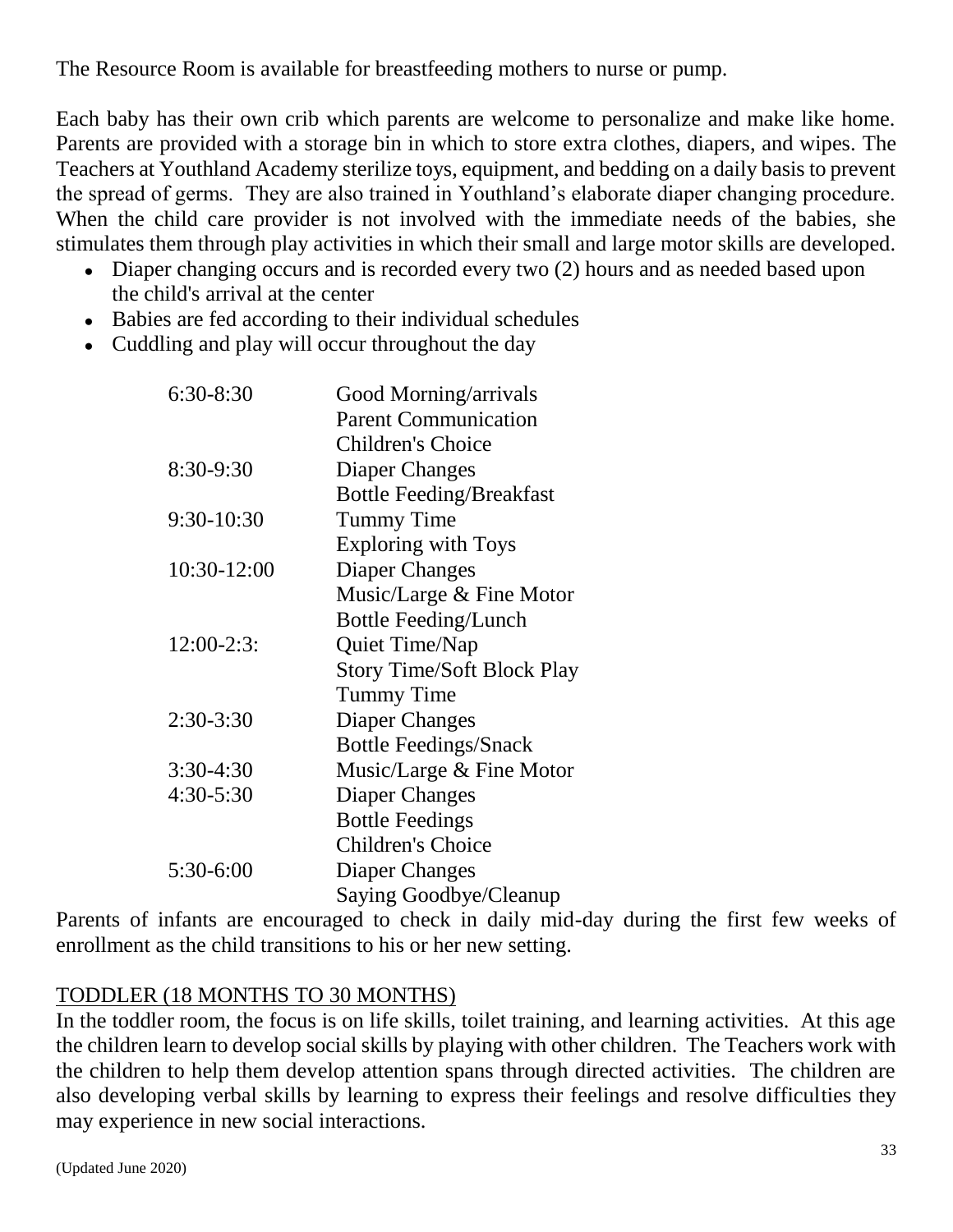Each child experiences the various activities available in the learning center:

Art Expression **Blocks** Group activities - music, storytelling, circle games, etc. Housekeeping Library Small manipulative toys (put together and take apart)

A child will graduate to the pre-school class when he/she is toilet trained, his/her language skills are adequately developed, and he/she is able to accept direction.

| <b>Breakfast</b>                                       |
|--------------------------------------------------------|
| Free play                                              |
| Circle activities                                      |
| Small group center activities                          |
| Attendance, weather, and morning snack                 |
| Story telling                                          |
| Outdoor play                                           |
| Centers (sand & water, large motor, dramatic play,     |
| housekeeping, manipulative)                            |
| Lunch                                                  |
| Nap time (story record, soft or classical music)       |
| Centers                                                |
| Afternoon snack                                        |
| Outdoor play                                           |
| Arts & crafts                                          |
| Music                                                  |
| Good grooming; large motor; circle time, and free play |
|                                                        |

#### PRE-SCHOOL (2 1/2 YEARS TO 5 YEARS)

It is the goal of the Academy to develop a self directed and self motivated child. A child exhibits a natural curiosity for learning and the Center Teachers create an environment of fun learning. The Teachers work with the children to teach them self control in a group setting.

The Academy teaches children through hands-on experiences with a wide variety of material which develops practical life experiences, sensorial perception, and knowledge of language, math, science, art and music.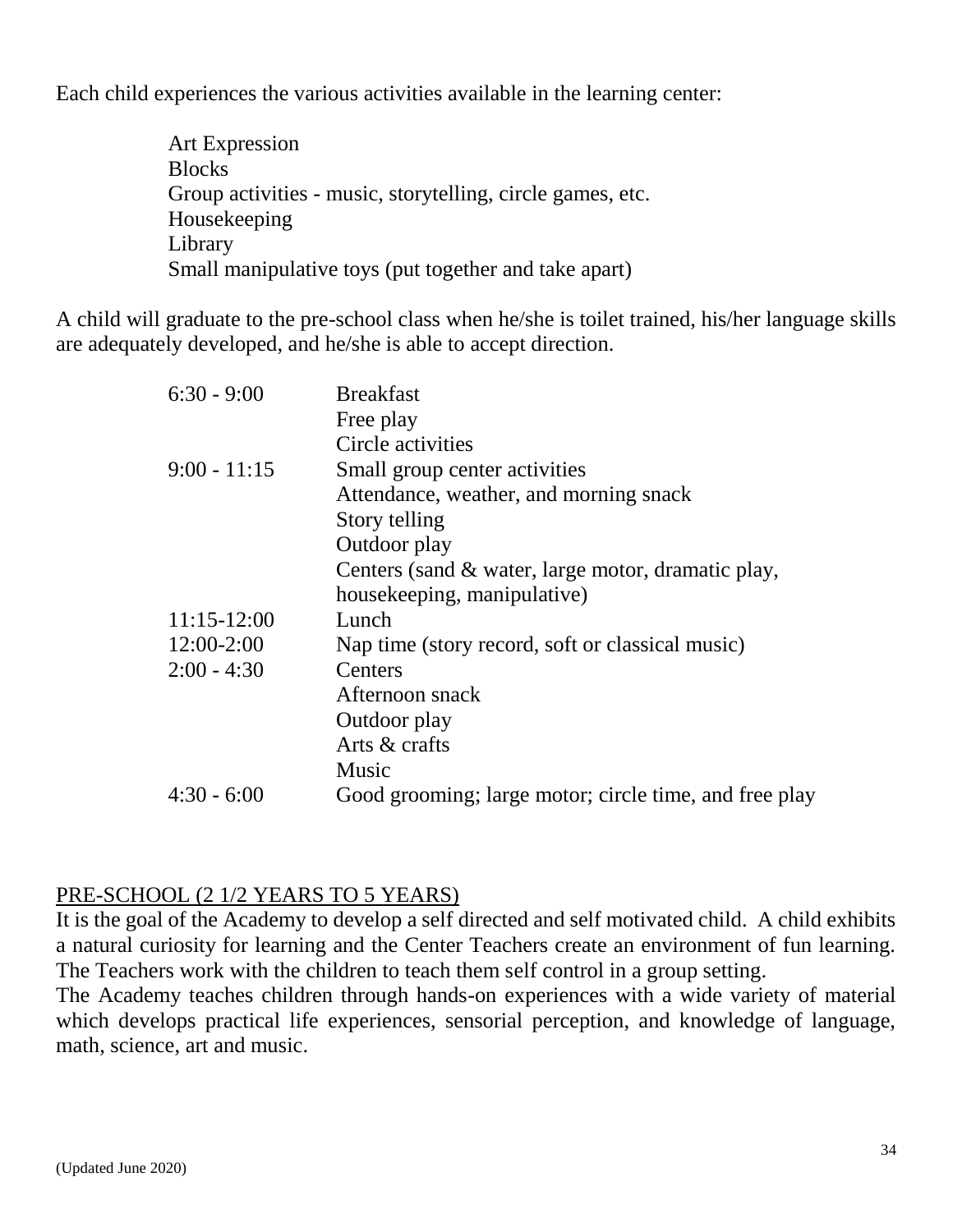The Youthland philosophy is based upon Learning Centers that develop skills, provide academic instruction and allow for learning discovery. The Teachers promote creative play in each area to enrich each child.

The Pre-Schoolers learn through the following:

| Art<br><b>Blocks</b> |                        | Library and Language Arts<br>Math                |
|----------------------|------------------------|--------------------------------------------------|
| <b>Dramatic Play</b> |                        | <b>Outside Play</b>                              |
| Arts                 |                        | <b>Small Manipulative</b>                        |
| Music                |                        | Science                                          |
| $6:30 - 9:00$        | <b>Breakfast</b>       |                                                  |
|                      | Centers                |                                                  |
|                      | Circle games           |                                                  |
| $9:00 - 11:45$       | Pre-School Curriculum  |                                                  |
| 11:45-12:45          | Lunch                  |                                                  |
|                      | Music                  |                                                  |
|                      | Story telling          |                                                  |
| $12:45-2:30$         |                        | Nap time (story record, soft or classical music) |
| $2:30 - 4:15$        | Afternoon snack        |                                                  |
|                      | Outdoors or table toys |                                                  |
|                      | Center rotation        |                                                  |
|                      | Music                  |                                                  |
|                      | Arts and Crafts        |                                                  |
| $4:15 - 6:00$        | Good grooming          |                                                  |
|                      | Large motor            |                                                  |
|                      | Circle games           |                                                  |
|                      | Free play              |                                                  |
|                      |                        |                                                  |

#### SCHOOL AGE (5 YEARS TO 10 YEARS)

For school holidays and summer, the school-age children will follow a schedule with field trips, camp, special activities, etc.

| $6:30 - 8:00$ | <b>Breakfast</b> |
|---------------|------------------|
|               | Centers          |
|               | Leave for school |
| $3:00 - 4:15$ | <b>Snacks</b>    |
|               | Centers          |
|               | Arts and Crafts  |
| $4:15 - 6:00$ | Outdoor play     |
|               | Homework         |
|               | Free play        |
|               |                  |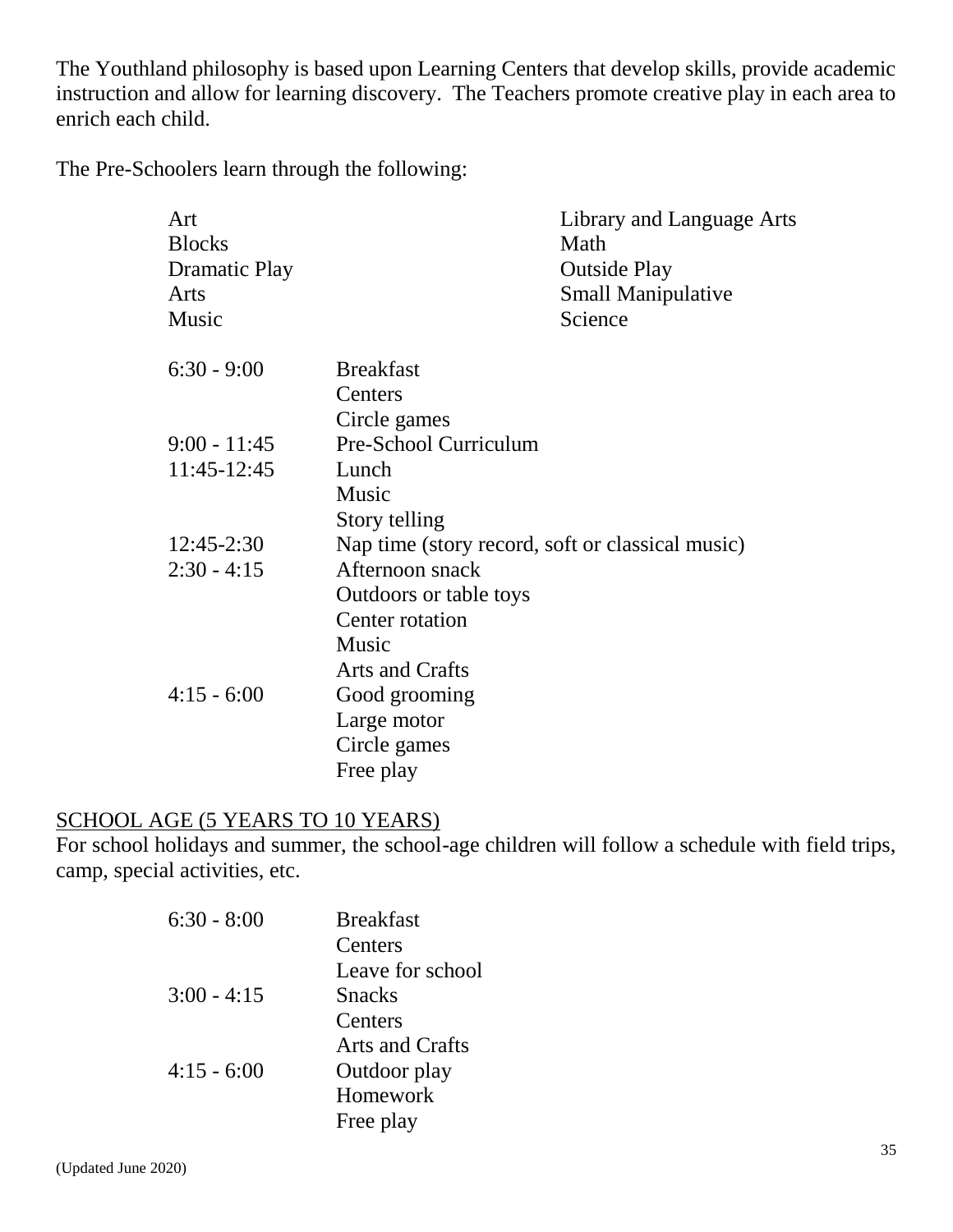#### **ADDENDUM:**

Due to the COVID-19 Pandemic please see the following updates to our Parent Handbook.

- New policies at arrival include:
	- o Childcare providers must check the temperatures of all teachers, children and adults upon arrival. If any individual has a fever of 100 degrees or higher, they may not enter the facility.
	- o Only one family is allowed in our vestibule at a time to ensure social distancing. A staff member will take each child to their classroom for arrival and pick up each day to ensure social distancing.
	- o If an individual has had contact with someone confirmed or probable to have COVID-19, he or she must complete isolation or quarantine procedures in coordination with the local health department prior to returning to the program.
	- o We are disinfecting our playgrounds between each group of children.
	- o Temporary dividers are being used in several classrooms to meet the new ratios.
	- o Daily increase of sanitizing of toys and equipment.
	- o In the event that a case presents itself at our center, we will follow all rules and procedures as outlined by the ODJFS and the Health Department.
	- <sup>o</sup> Child care providers must operate under reduced staff to child ratios and maximum group size limitations at all times.
		- 1. One child care staff member per four infants with no more than six children in the room.
		- 2. One child care staff member per six toddlers with no more than six children in the room.
		- 3. One child care staff member per nine preschool children with no more than nine children in the room.
		- 4. One child care staff member per nine school-age children with no more than nine children in the room
	- o Revised Hours of Operation: 6:30 AM 5:30 PM